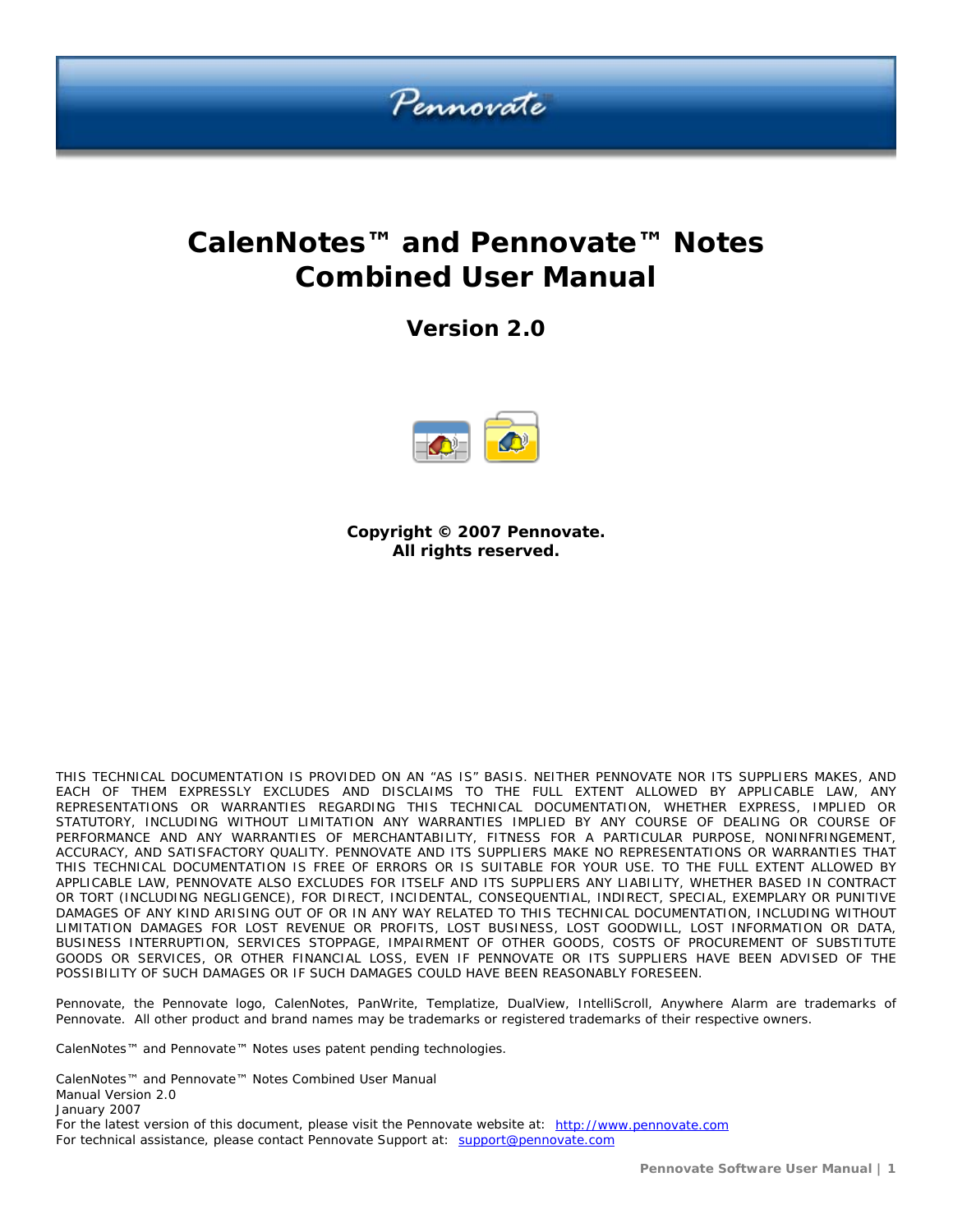# **Table of Contents**

| 3            |
|--------------|
| 4            |
| $\mathbf{7}$ |
| 8            |
| 10           |
| 12           |
| 14           |
| 17           |
| 19           |
| 22           |
| 24           |
| 25           |
| 26           |
| 27           |
| 28           |
| 31           |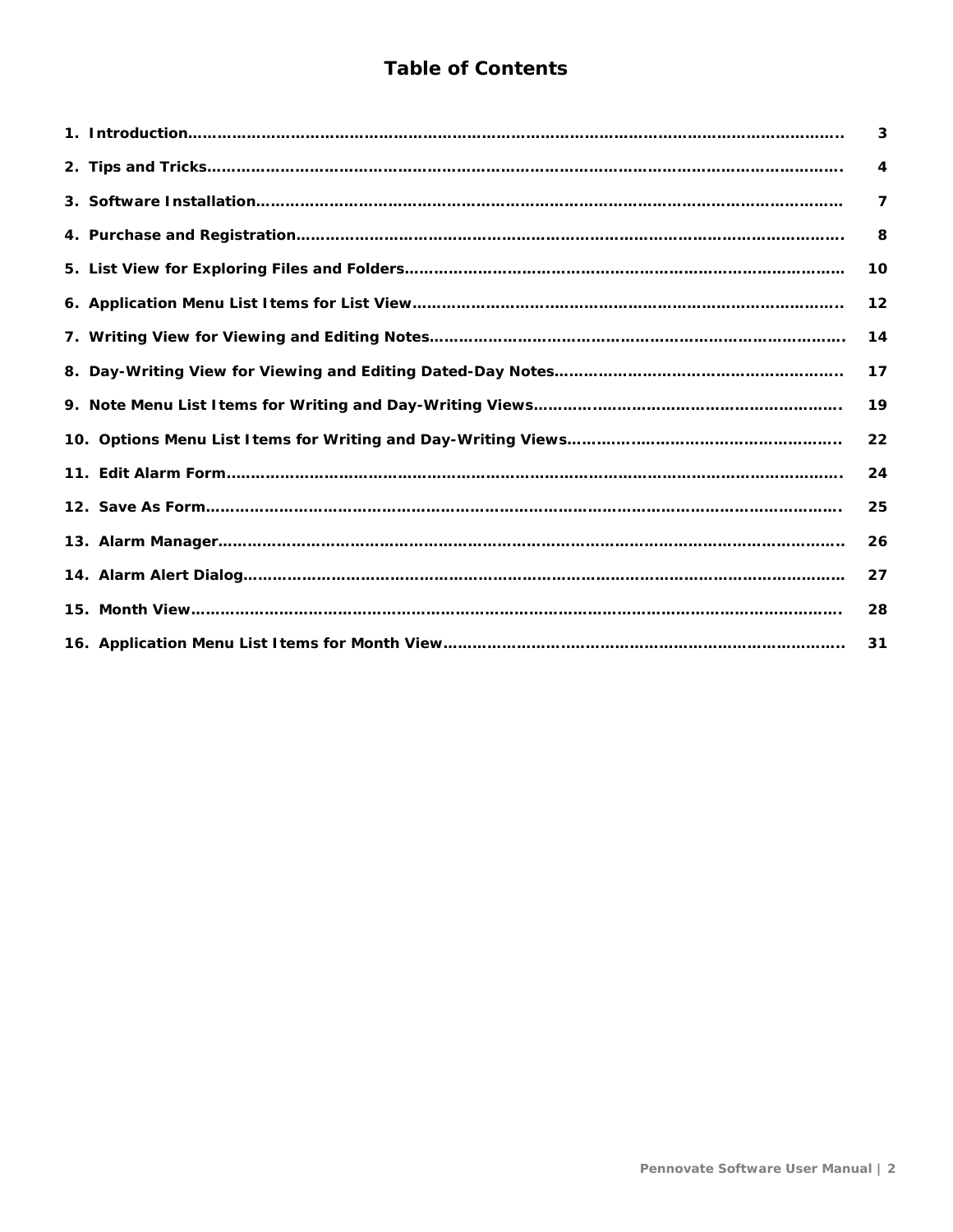# **1. Introduction**

<span id="page-2-0"></span>

#### **Pennovate™ Notes – The "Ultimate" Note-Taker for Palm OS.**

Leave the paper behind and join the thousands who are now using their Palm Powered™ device as a digital note-taker. Pennovate™ Notes is a premier note-taking application that allows anyone to use their PDA or Treo smartphone to quickly and accurately enter handwritten information.

Unlike other note-taking applications, Pennovate™ Notes allows you to customize the page size to suit your needs, so you can set a large page size for detailed notes or a small page size for jotting down quick memos. For larger page sizes, Pennovate™ Notes features exclusive patent-pending technologies, such as PanWrite®, DualView™, and IntelliScroll™, to make your note-taking experience a lot more enjoyable.

Pennovate™ Notes includes a built-in File Explorer, so you can easily file your notes away on your device's built-in memory or into folders directly on the expansion memory card. Pennovate™ Notes conveniently provides native support for 1-bit .bmp. Similar to .jpeg photos taken with a digital camera, your notes are easily transferable and instantly supported by most desktop operating systems for viewing and editing. No additional desktop software required.

Need reminders? No problem. Newly added Anywhere Alarms™ allows you to set multiple alarms anywhere on any given note, therefore allowing you to set focus areas on different parts of a note to be displayed when the alarm goes off. No need to go into the application to find out what the alarm was for. Pennovate Notes also includes its own built-in Alarm Manager for easy retrieval of past and future alarms and supports repeating alarms that can be set to repeat by day, week, month, or year.

And just to name a few more features, Pennovate™ Notes allows you to share notes via Bluetooth, E-mail, and IR beaming and has full support for 5-way navigation.

# **CalenNotes™ - Manage Your Life with "Ease" on Palm OS.**

CalenNotes™ allows you to quickly and accurately enter daily appointment and tasks using your own handwriting. It features an intuitive system that is similar to that provided by paper planners. For every day of the year, CalenNotes™ gives you a large\* paper-like canvas to enter all your daily appointments and tasks, and with patent-pending technologies, such as PanWrite®, DualView™, and IntelliScroll™, your experience will be a lot more enjoyable.

Since daily responsibilities can be divided into either time-specific actions (a.k.a. daily appointments) or nontime specific actions (a.k.a. daily tasks), CalenNotes™ provides an appointment counter and a separate task counter so you can keep track of how many of each type of action you have for any particular day. In addition to a Day view, included also is a Month view so with a single glance you can quickly see how many actions were not completed as well as how many actions you have coming up.

Newly added Anywhere Alarms™ allows you to set multiple alarms anywhere on any given page, therefore allowing you to set focus areas on different parts of a page to be displayed when the alarm goes off. No need to go into the application to find out what the alarm was for. CalenNotes™ also includes its own built-in Alarm Manager for easy retrieval of past and future alarms and supports repeating alarms that can be set to repeat by day, week, month, or year.

And just to name a few more features, CalenNotes™ allows you to share notes via Bluetooth, E-mail, and IR beaming and has full support for 5-way navigation.

\*page sizes are customizable

#### **Pennovate™ Productivity Pack**

You can install BOTH CalenNotes™ and Pennovate™ Notes on one device to make it easy to keep your timemanagement separate from your general note-taking. You will also be able to quickly jump back and forth between two separate notes.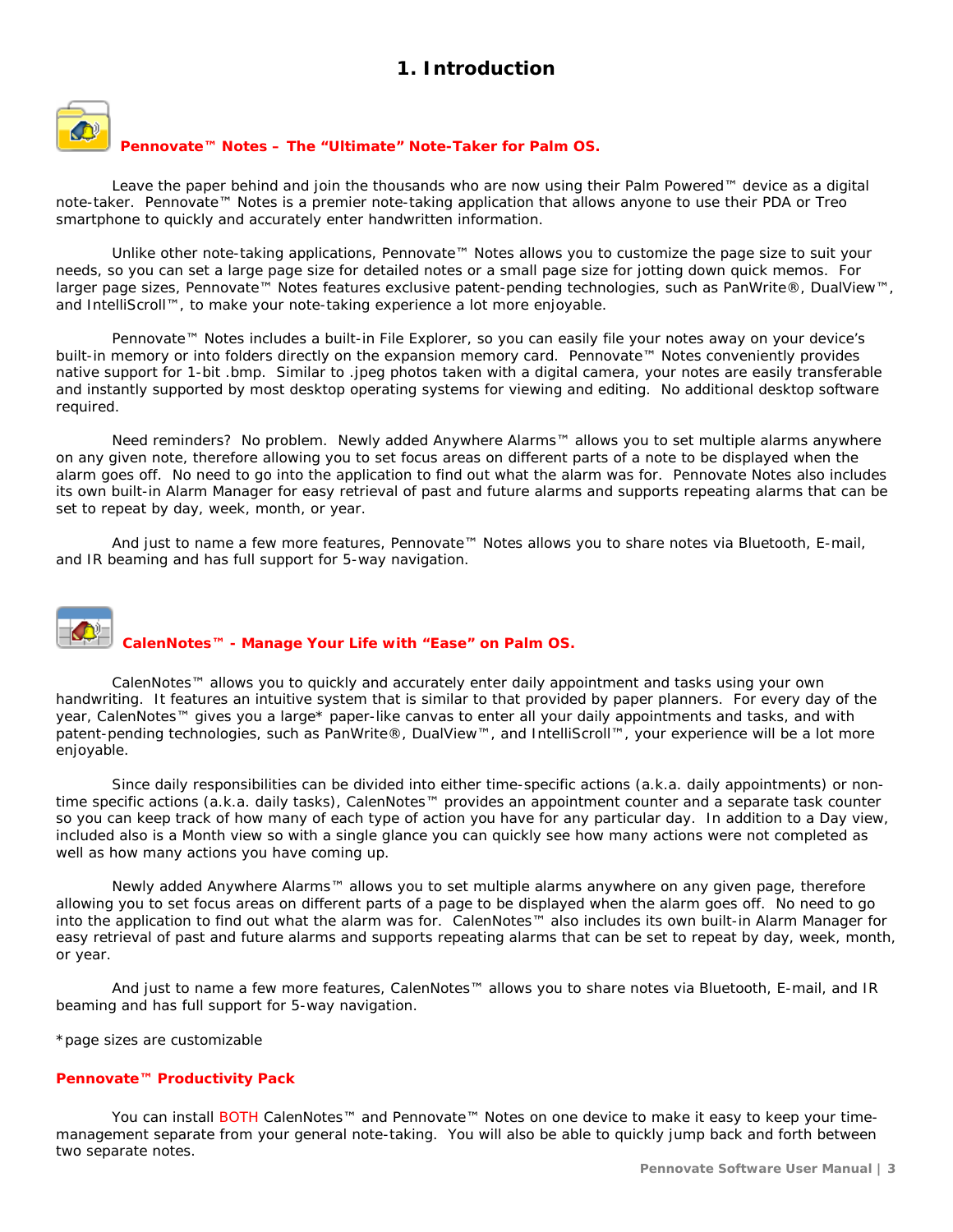## **2. Tips & Tricks**

#### <span id="page-3-0"></span>**General "Use" Tip #1:**

Some forms have hidden menu lists that contain additional options and features. To open these menu lists, tap anywhere on the title tab located on the upper left-hand corner of the screen as shown below (**Step 1**). Note that the Writing view below (**Step 2**) has 3 menu lists. They are: "Note", "Options" and "Gridlines". Only one menu list can be displayed at any given time and each menu list will have it's own set of options for you to select from. Below shows the "Note" menu list as currently opened within the Writing view and, therefore, the "Options" and "Gridlines" menu lists as currently closed.



#### **General "Use" Tip #2:**

Some forms have an "i" button located on the upper right-hand corner, like the "Button Setup" form below (**Step 1**). Tap on these (i)nfo buttons to display more information about the form (**Step 2**).

**Additional information specifically about the "Button Setup" form regarding PanWrite® below:** If a button is set to "PanWrite®" as shown below in **Step 1**, when you are in the Writing view, you can use that button to pan or move the page around! As long as you "press-and-hold" down the "PanWrite®" button, you will be able to use the stylus to either pan the bottom image or pan the top image to quickly navigate around the page! To continue writing again, just let go of the "PanWrite®" button and write as normal. **Try it! It's easy! Write, then Pan, then Write, then Pan, then Write…PanWrite!**



#### **5-way Navigator Support:**

Both CalenNotes™ and Pennovate™ Notes has full support for 5-way navigation using your device's 5-way navigator or D-pad. Within the Writing view, you can use the 5-way navigator to scroll the green-colored ViewBox**™** and navigate around the current note. Within the Writing view, you can also jump to an available adjacent note within the same folder. Just scroll the ViewBox**™** to the left edge of the note and press left once on 5-way navigator to jump to a previous adjacent note. Or scroll the ViewBox**™** to the right edge of the note and press right once on 5 way navigator to jump to a following adjacent note. Additionally, you can maximize, minimize, or return to user setting the DualView™ windows within the Writing view by pressing up on the 5-way navigator when the ViewBox**™** is currently positioned at the top of the note. Within the Writing view, pressing on the center button of the 5-way navigator will perform a "return" to the beginning of the next available line.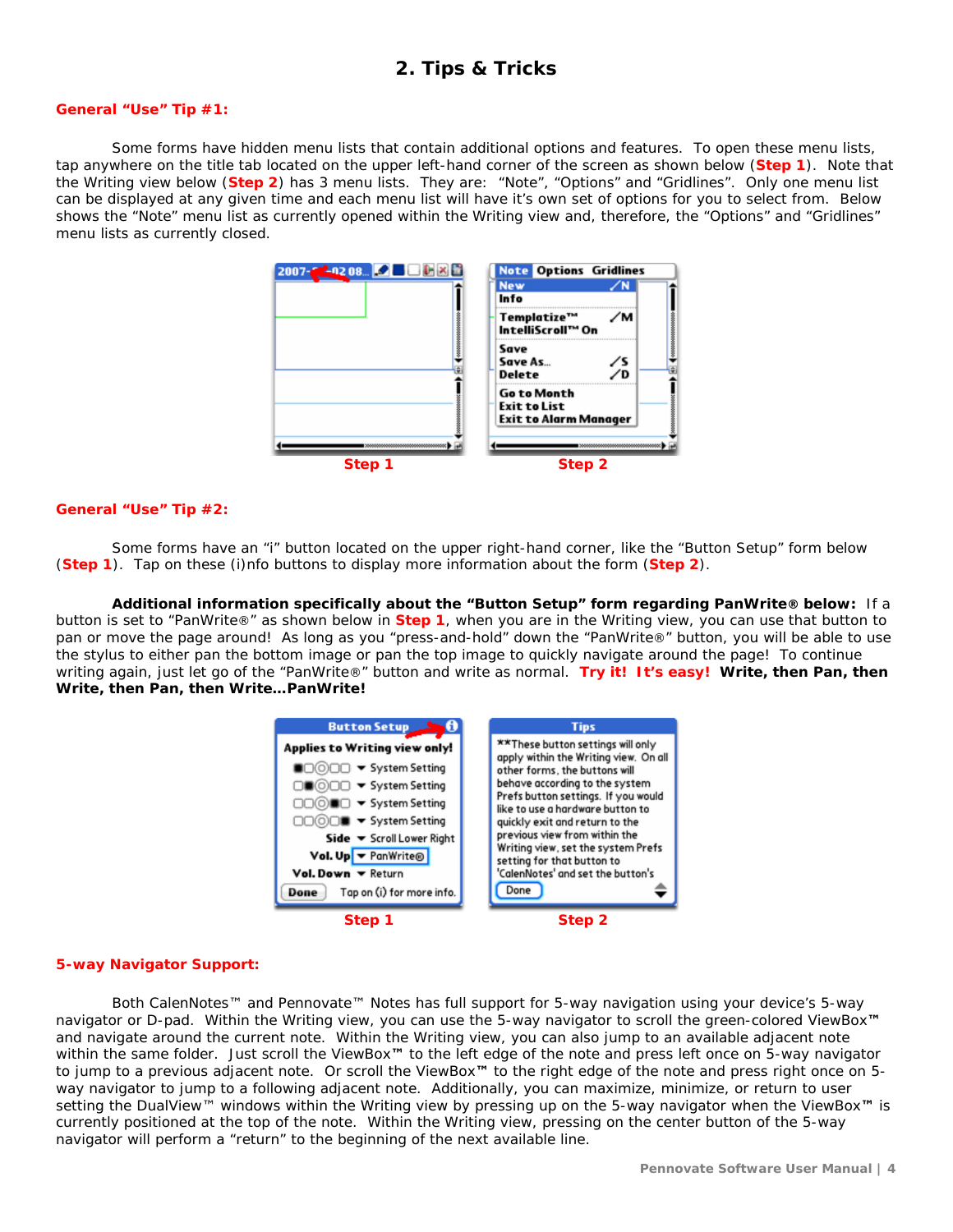#### **Restore All Disabled "Don't show again." Tips:**

Certain items when tapped will display helpful tips. Some of these tips will have a "Don't show again." checkbox for you to select. To restore and display all disabled tips, select "Restore All Tips" from the List view menu Help list (below) or the Month view menu Help list. Now knowing that you can always restore disabled tips, feel free to check off all the "Don't show again." boxes. However we highly recommend that you read them before doing so.

| <b>Options Help</b>              |                         |  |
|----------------------------------|-------------------------|--|
| 701                              | <b>Restore All Tips</b> |  |
| $2007 - 01 - \frac{1000}{1000}$  | <b>About CalenNotes</b> |  |
| 2007-01-02.bmp                   |                         |  |
| 2007-01-03.bmp                   |                         |  |
| 2007-01-05.bmp                   |                         |  |
| 2007-01-06.bmp                   |                         |  |
| 2007-01-07.bmp<br>2007-01-08.bmp |                         |  |
| 2007-01-10.bmp                   |                         |  |
| 2007-01-11.bmp                   |                         |  |
| 2007-01-12.bmp                   |                         |  |
|                                  | Month                   |  |

#### **Transferring Notes to Desktop Computer:**

Both CalenNotes™ and Pennovate™ Notes have native support for 1-bit .bmp files and will automatically save your notes on your expansion memory card or internal hard drive (Palm LifeDrive) as 1-bit .bmp files. 1-bit .bmp files, like .jpeg photos taken a digital camera, are readily supported by most desktop operating systems. Just access your expansion memory card or internal hard drive (Palm LifeDrive) from your desktop computer and you should have instant support to view and edit your notes. No additional software required.



#### **Quickly Switch Views via Hard Button:**

To use a hard button to quickly switch views within CalenNotes™ and/or Pennovate™ Notes, go to the "Buttons" System Preferences form and set the desired button to the desired application as displayed in **Steps 1-3** below. Keep in mind that both CalenNotes™ and Pennovate™ Notes allow you to override the System Preferences setting using their own application Button Setup form (**Step 4** below). Therefore, if you would also like to use the button to quickly exit the **Writing view**, because the application button setting ONLY applies to the Writing view, you MUST also set the button to "System Setting" within the application Button Setup form to use the System Preferences setting instead as displayed in **Step 4** below.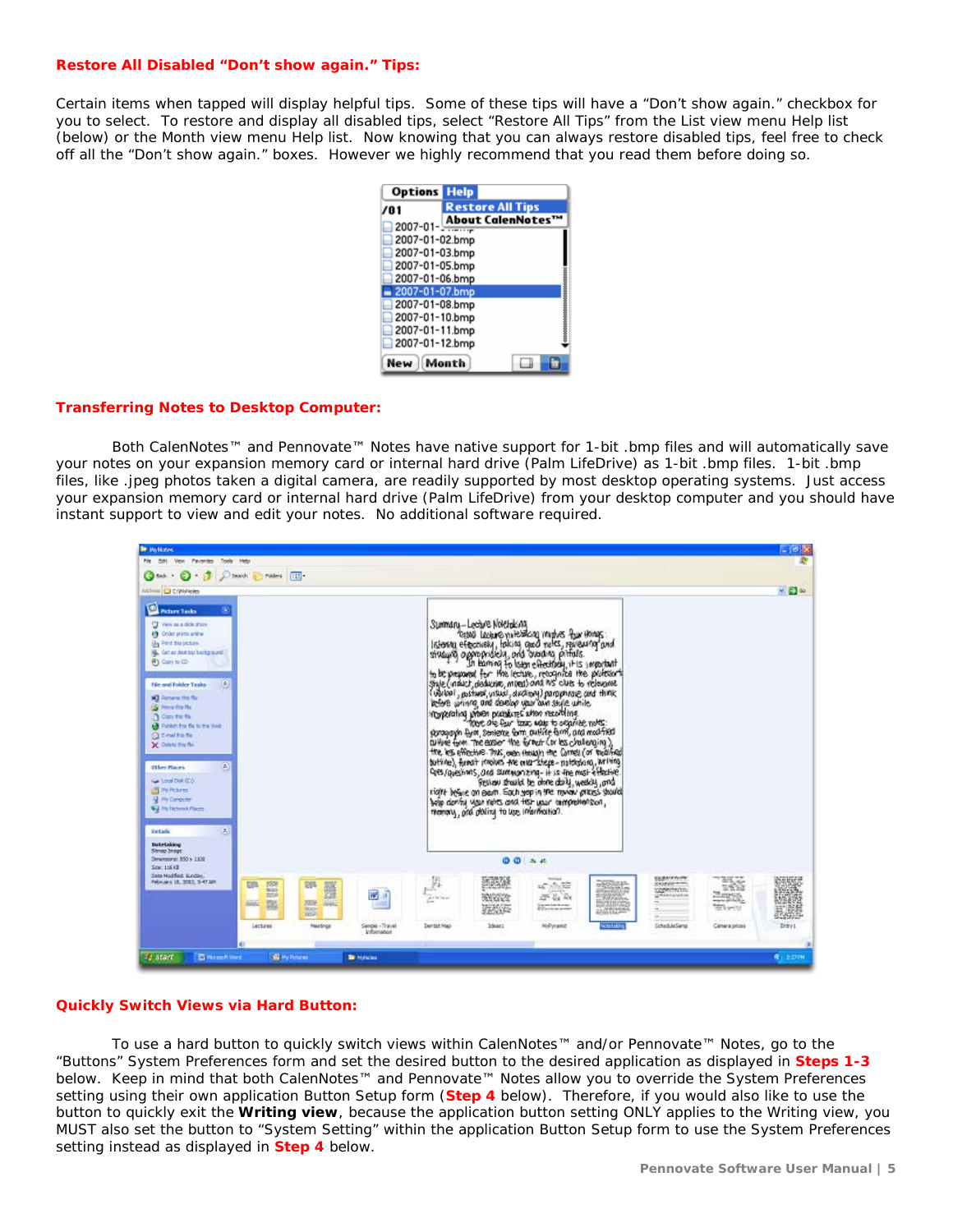

#### **Button behavior, when set to "CalenNotes" in System Preferences**:

| Outside of CalenNotes™ application | $\rightarrow$ | Launches CalenNotes™ and opens the last viewed form before exiting<br>the application (default is the Month view).                                                                                                                                                                  |
|------------------------------------|---------------|-------------------------------------------------------------------------------------------------------------------------------------------------------------------------------------------------------------------------------------------------------------------------------------|
| List view                          |               | Switches to the Month view and displays the last viewed month.                                                                                                                                                                                                                      |
| Alarm Manager                      |               | Switches to the Month view and displays the last viewed month.                                                                                                                                                                                                                      |
| Month view                         |               | Go to the current month.                                                                                                                                                                                                                                                            |
| Writing view                       | $\rightarrow$ | If the button is set to "System Setting" within CalenNotes™ own<br>Button Setup form (Step 4 above) then exit the Writing view and<br>return to the view that you had previously entered from (e.g. List view,<br>Month view, or Alarm Manager), else perform the application's own |

#### **Button behavior, when set to "pNotes" (Pennovate**™ **Notes) in System Preferences**:

| Outside of Pennovate™ Notes | Launches Pennovate <sup>™</sup> Notes and opens the last viewed form before |
|-----------------------------|-----------------------------------------------------------------------------|
| application                 | exiting the application (default is the List view).                         |

List view  $\rightarrow$  Launches the Create New Note form to allow you to quickly create a new note with a different page size or create a new note from 1 of 4 favorite page size settings.

Lower Down, Scroll Lower Left, or Scroll Lower Right).

button setting behavior (e.g. PanWrite®, Scroll Upper Up, Scroll Upper, Down, Return, Scroll Upper Down, Return, Scroll Lower Up, Scroll

- Alarm Manager  $\rightarrow$  Switches to the List view.
	- Writing view → If the button is set to "System Setting" within Pennovate™ Notes own Button Setup form (**Step 4** above) then exit the Writing view and return to the view that you had previously entered from (e.g. List view or Alarm Manager), else perform the application's own button setting behavior (e.g. PanWrite®, Scroll Upper Up, Scroll Upper, Down, Return, Scroll Upper Down, Return, Scroll Lower Up, Scroll Lower Down, Scroll Lower Left, or Scroll Lower Right).

**For the most up to date information, please visit the Pennovate website. For video demos of our software, please visit the Pennovate website: [http://www.pennovate.com](http://www.pennovate.com/)**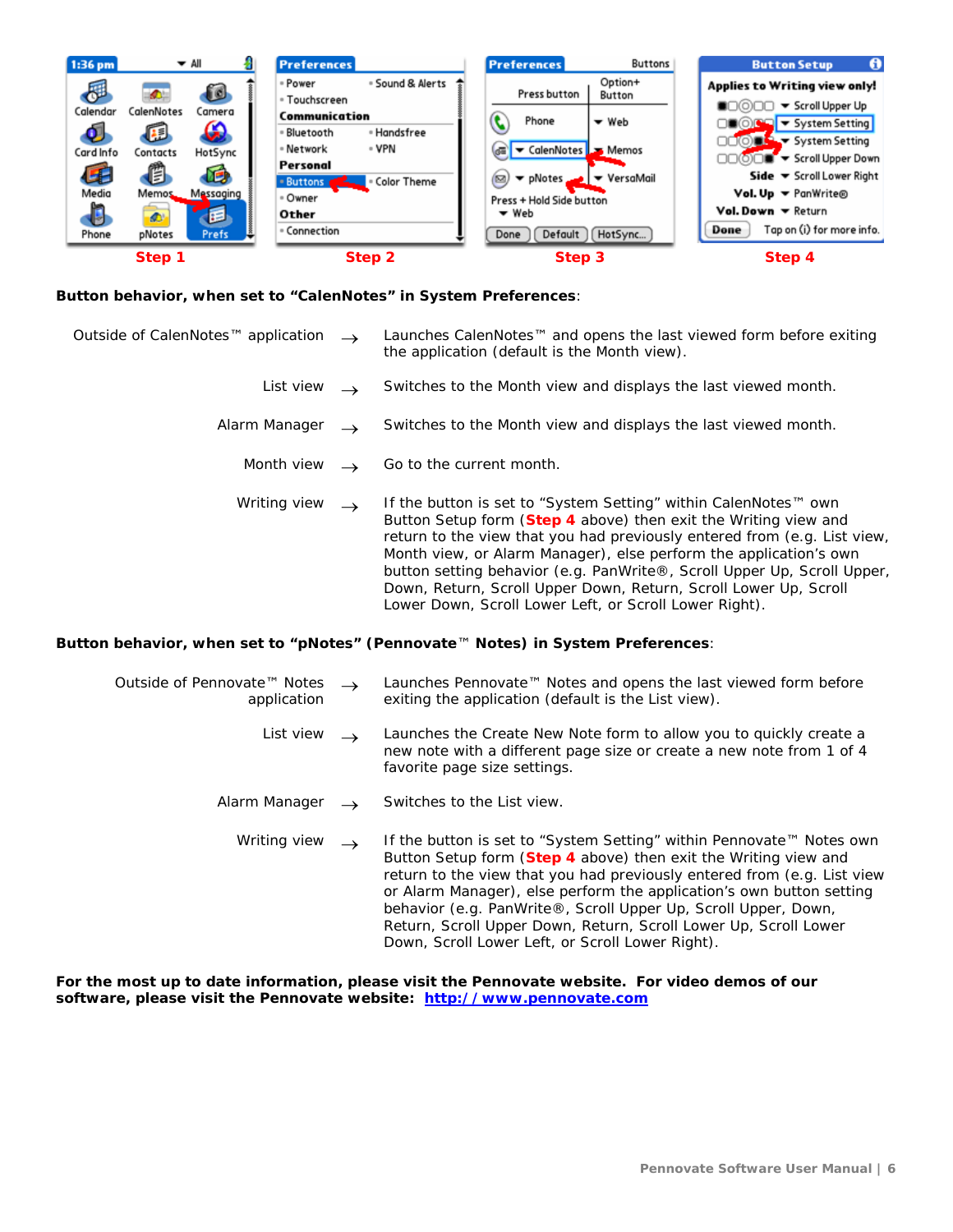# **3. Software Installation**



#### <span id="page-6-0"></span>**Step 1 (Download):**

Download the application(s) and save it on your desktop. If you downloaded a compressed .ZIP file or a compressed .SIT file you might need to first uncompress or extract it in order to get to the .PRC installation file. If your computer does not already have the necessary software to extract, you will need to use WinZip®, StuffIt®, or another unpacking software to do so. Once you are able to get to the .PRC installation file, proceed to Step 2 below.

#### **Step 2 (Install):**

|                           |                                                                             | User: Pennovate                                                                                                          |
|---------------------------|-----------------------------------------------------------------------------|--------------------------------------------------------------------------------------------------------------------------|
| Name                      | Size Type                                                                   |                                                                                                                          |
| CalenNotes.prc            | 252.84 KB Palm Application                                                  | <b>Properties</b>                                                                                                        |
| C PennovateNotes.prc<br>⊣ | 192.60 KB<br>Palm Application<br>$\blacktriangleright$                      | Name:<br>CalenNotes.prc<br>252.84 KB<br>Sizer<br>Palm Application<br>Type:<br>Collection<br>Ready for HotSync® operation |
| <b>Expansion Card:</b>    |                                                                             | <b>Additional Info</b>                                                                                                   |
| Name                      | Size Type                                                                   | No additional information for this item.                                                                                 |
| $\left  \cdot \right $    | Drag files here for installation to expansion card<br>$\blacktriangleright$ |                                                                                                                          |

To install CalenNotes™ onto your Palm OS device, you will need to install the **CalenNotes.prc** file by performing a HotSync® operation. You can double-click on the **CalenNotes.prc** file to put it into the HotSync® queue or you can drag and drop the file into the Palm Desktop Install Tool. Once you have finished loading the **CalenNotes.prc** file, perform a HotSync® operation by pressing the button on your device's cable/cradle or by pressing the HotSync® soft button available within your device's HotSync® application.

To install Pennovate™ Notes onto your Palm OS device, you will need to install the **PennovateNotes.prc** file by performing a HotSync® operation. You can double-click on the **PennovateNotes.prc** file to put it into the HotSync® queue or you can drag and drop the file into the Palm Desktop Install Tool. Once you have finished loading the **PennovateNotes.prc** file, perform a HotSync® operation by pressing the button on your device's cable/cradle or by pressing the HotSync® soft button available within your device's HotSync® application.

In the screenshot above, the User (also known as HotSync ID) is set to "Pennovate". This of course is only an example, but make sure you select the proper HotSync ID when installing the software.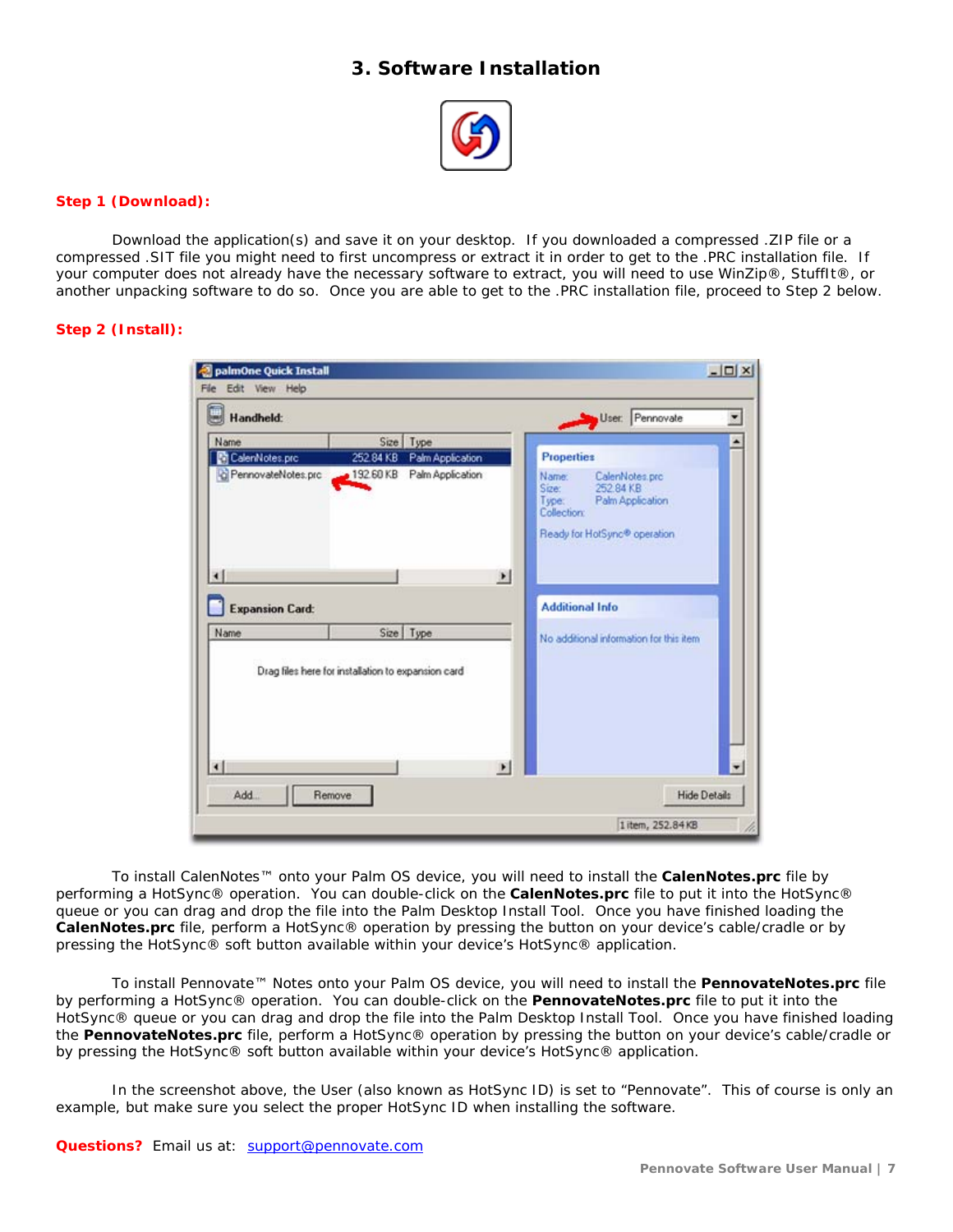# **4. Purchase and Registration**

<span id="page-7-0"></span>CalenNotes™ and Pennovate™ Notes are provided as fully functional 15-day trials where after 15 days your notes will be locked and inaccessible. To unlock the Software and to remove the 15-day trial limit, please purchase a product key for the desired software title. Each software title will require it's own 12-character product key in order to be unlocked. Therefore, the product key to unlock CalenNotes™ will not work to unlock Pennovate™ Notes.

In order for us to generate and issue you a working product key we will need to know your HotSync ID at the time of purchase. If you do not know what a HotSync ID is, here is a simple definition:

A HotSync ID is how a Palm OS device identifies itself to a desktop computer when they are synchronizing. That way, several devices (all with different HotSync IDs of course) can synchronize to the same desktop computer, keeping the data separate. When you first install the Palm Desktop software and the first time you synchronize an unnamed device with your desktop, you will be ask to assign a username to the unnamed device. This username will become the device's HotSync ID.

You can find your device's HotSync ID on the Registration Screen within CalenNotes™ or Pennovate™ Notes. Here is how to get to it:



**Step 1:** Within the Application Launcher, tap on the application icon for either CalenNotes™ or Pennovate™ Notes. If you cannot locate the icon, make sure that the category is set to "All".

**Step 2:** Once at the List view, tap on the title tab located on the top-left corner of the screen. This will open up the form's menu list.

Step 3: Select "Register Notes" for Pennovate™ Notes or "Register CalenNotes™" for CalenNotes™ from the "Application" menu list to open up the Registration Screen.

**Step 4:** Once at the Registration Screen, your HotSync ID will be displayed in red under "Your HotSync ID:".

Another place you can find your device's HotSync ID is within the "HotSync" application located on the device itself. Just launch the "HotSync" application and your HotSync ID will be displayed on the upper right-hand corner as shown below.

| 8:35 pm   |            | $\blacktriangledown$ All | <b>HotSync</b><br>Pennovate |
|-----------|------------|--------------------------|-----------------------------|
|           | Φ          |                          | Welcome.                    |
| Calendar  | CalenNotes | Camera                   | Modem<br>Local              |
|           | ١F         |                          |                             |
| Card Info | Contacts   | HotSync                  |                             |
|           |            |                          |                             |
| Media     | Memos      | Messaging                | ▼ Cradle/Cable              |
|           | Ø          | 戸                        |                             |
| Phone     | pNotes     | Prefs                    | Help<br>Log                 |
|           | Step 1     |                          | Step 2                      |

Please note that you must have already performed at least 1 successful HotSync® operation in order for you to have a HotSync ID on your device. If you have never completed a successful HotSync® operation, you will NOT have a HotSync ID displayed anywhere on your device. It will just be blank.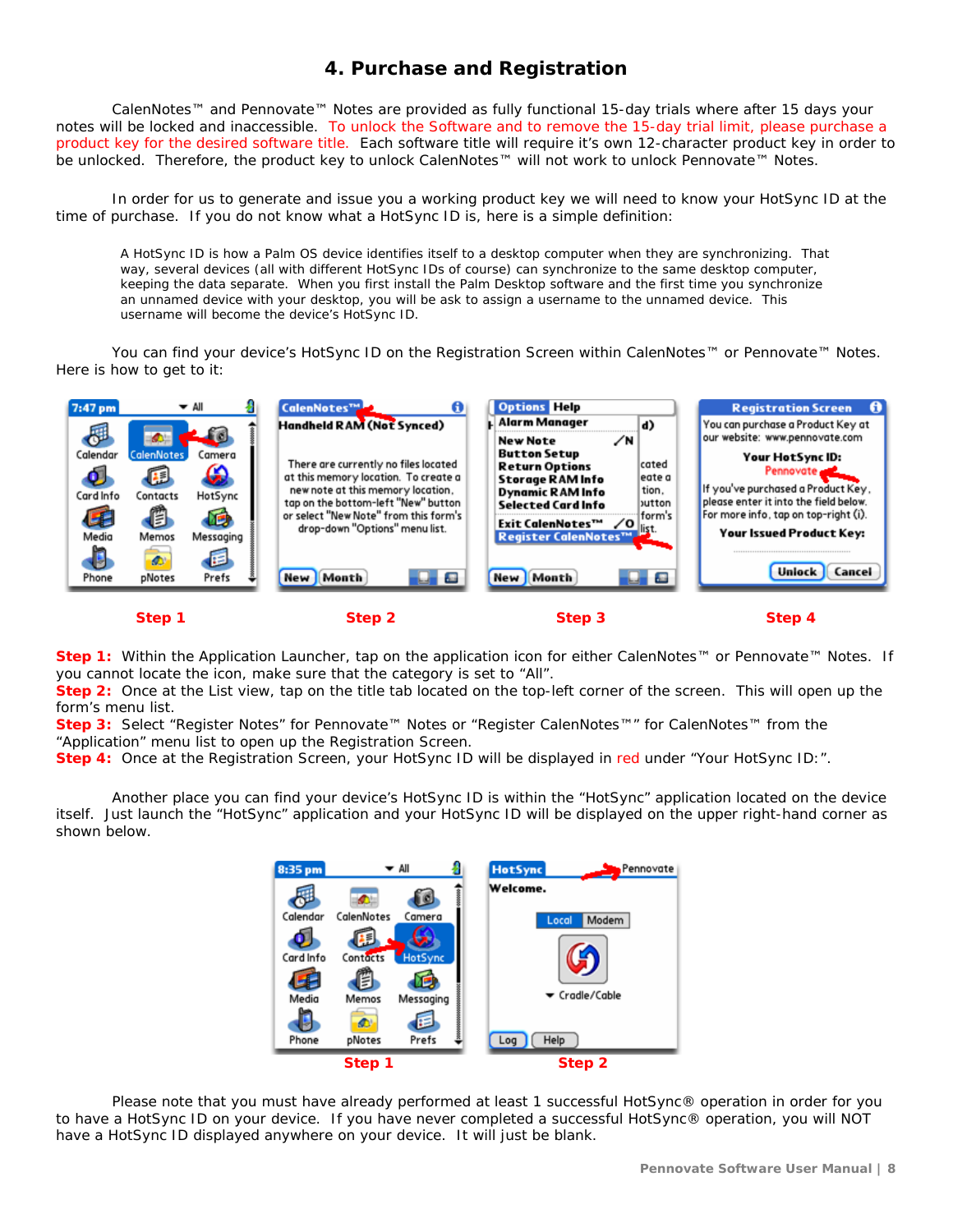**IMPORTANT!** At the time of purchase, please keep in mind that HotSync IDs are CASE, space, and punctuation sensitive. It is important that you submit your HotSync ID EXACTLY as it is displayed on the Registration Screen of the Software you are purchasing (CASE, space, and punctuation sensitive) or your issued product key will NOT work to unlock the Software. After your purchase is processed, your HotSync ID will be used to generate a unique product key for the software title that you have purchased. Your product key will be e-mailed to you at the e-email address that you use at the time of purchase. Please check your e-mail account to get your product key. Enter your issued product key into the field provided on the Registration Screen to unlock the Software.

**Questions?** Email us at: [support@pennovate.com](mailto:support@pennovate.com)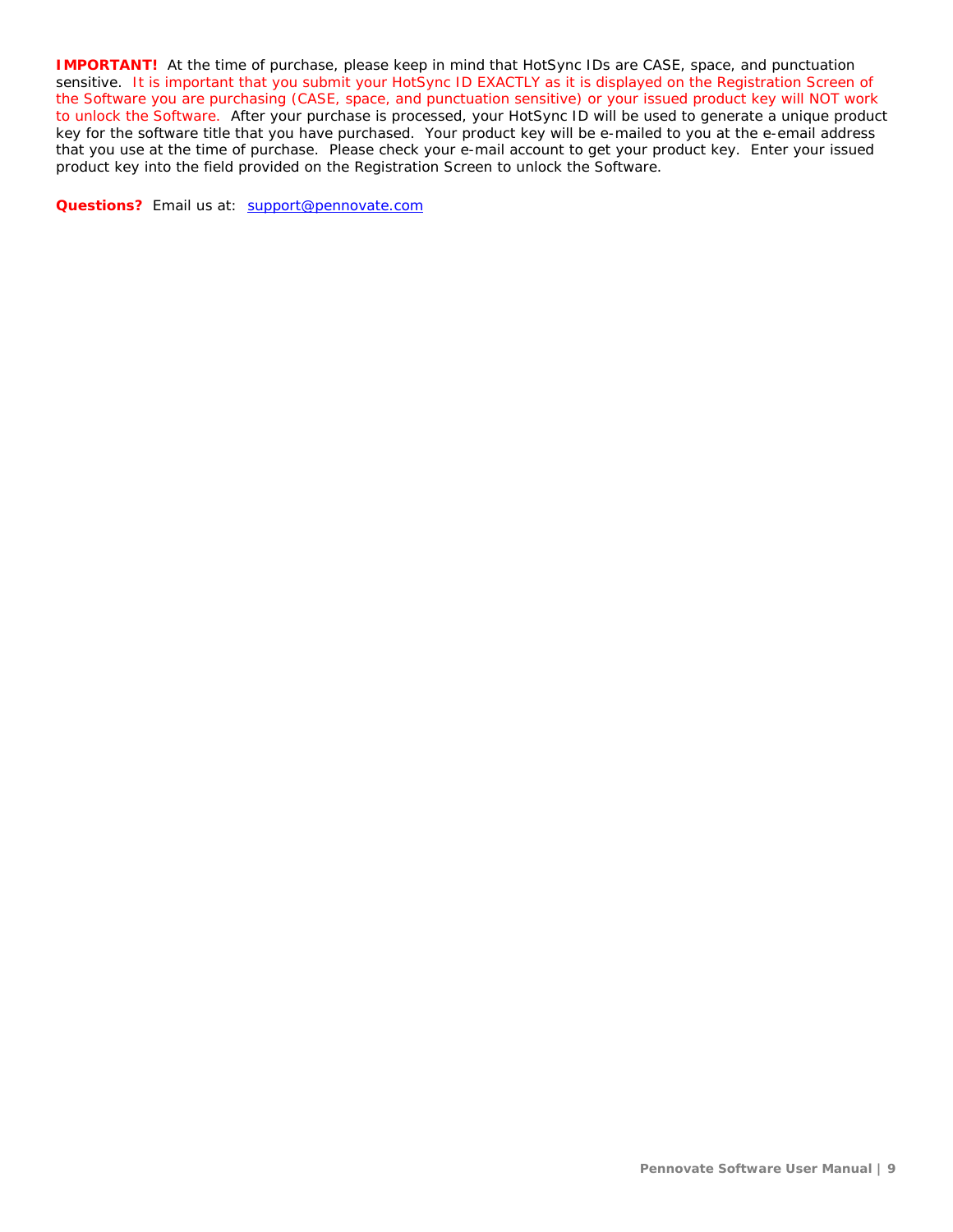#### **5. List View for Exploring Files and Folders (Available for CalenNotes™ and Pennovate™ Notes)**

<span id="page-9-0"></span>

| CalenNotes™    | ◂⊓◘◘™                                 | <b>Pennovate Notes de BBC</b> |
|----------------|---------------------------------------|-------------------------------|
| 701            |                                       | /My Notes                     |
| 2007-01-01.bmp |                                       | 2007-01-03 12.06 pm.bmp       |
| 2007-01-02.bmp |                                       | Lectures                      |
| 2007-01-03.bmp |                                       | Meetings                      |
| 2007-01-04     |                                       | Memos                         |
| 2007-01-04.bmp | ,,,,,,,,,,,,,,,,,,,,,,,,,,,,,,,,,,,,, | <b>O</b> Projects             |
| 2007-01-05.bmp |                                       | <b>Reference Materials</b>    |
| 2007-01-06.bmp |                                       | Templates                     |
| 2007-01-07.bmp |                                       |                               |
| 2007-01-08.bmp |                                       |                               |
| 2007-01-09     |                                       |                               |
| Month<br>New   |                                       | Alarm<br>New<br>Manager       |

701

 $\overline{\phantom{0}}$ 

 $\blacktriangleright$ 

When working directly from an expansion memory card  $\Box$  or an internal hard drive  $\Box$ you are allowed to use folders to organize and file your notes. This topmost line will display only the immediate name of the folder that you are currently in, not it's full pathname. For instance, if the full pathname of an opened folder is "/CalenNotes/2006**/01**", it's immediate name would be "**/01**". To display the full pathname of an opened folder, tap on the

icon. Note that when the handheld storage in is selected, this top line will only display "**Handheld**". There currently is no support for having folders when working from the handheld storage space.

If the currently opened folder is not the topmost or root "**/**" folder, tap this button to move one folder up from the currently opened folder. For instance, if the currently opened folder is "**/01**" of full pathname "/CalenNotes/2006**/01**", tapping this button with move you up one folder to the "**/2006**" folder of full pathname "/CalenNotes**/2006**". This button behaves similarly to the back button used in web browsers. This button is only available when you are working from an expansion memory card or an internal hard drive. It is not available when you are working from the handheld storage space.

Tap this button to move to the next folder down that was previously visited. For instance, if you're currently at folder "**/01**" of full pathname "/CalenNotes/2006**/01**" and you tap the back button once, you will move to folder "**/2006**" of full pathname "/CalenNotes**/2006**". You can then get back to folder "**/01**" of full pathname "/CalenNotes/2006**/01**" by tapping this button instead of having to find and select the folder "**01**" from the list. This button behaves similarly to the forward button used in web browsers. This button is only available when you are working from an expansion memory card or an internal hard drive. It is not available when you are working from the handheld storage space.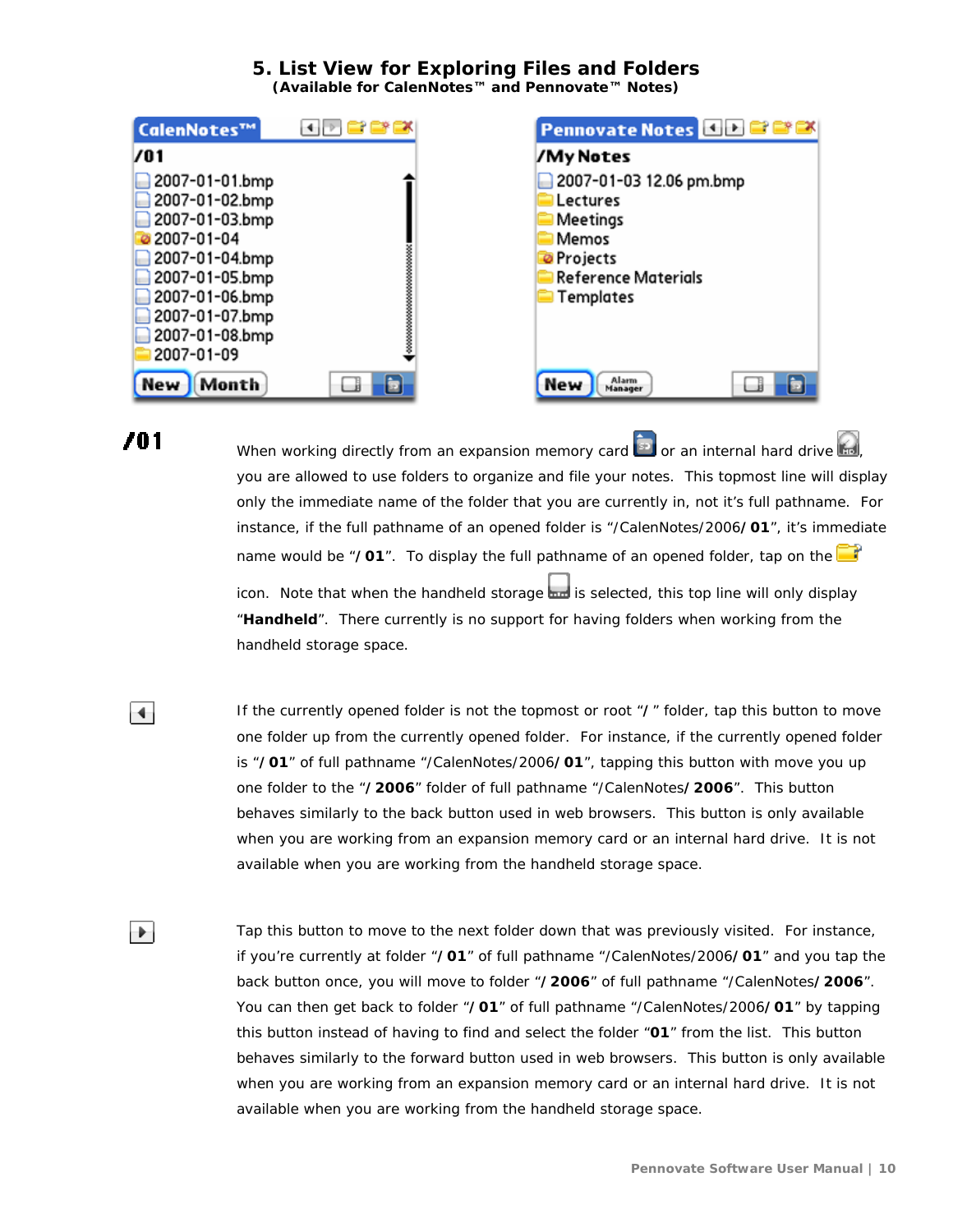

Tap this button to create a new folder within the currently opened folder. This button is only available when you are working from an expansion memory card or an internal hard drive. It is not available when you are working from the handheld storage space.

Tap this button if you want to delete the currently opened folder. Note that only folders that are empty can be deleted with this button. This button is only available when you are working from an expansion memory card or an internal hard drive. It is not available when you are working from the handheld storage space.



∍

™

EX

#### **Current Memory Push Buttons**

Left – Handheld (e.g. Internal RAM) Right – Expansion Memory Card (e.g. SD card)

These push buttons denote which memory space you are currently working from. Tap the left push button to work from the Handheld storage space. Tap the right push button to work from the expansion memory card. Notes received via the "Beam to App" or "Bluetooth to App" menu commands will be stored in the Handheld storage space. Recovery files are also stored in the Handheld storage space. Recovery files are files created when you have failed to save changes that were made to an expansion card note before ejecting the card.

\* For some devices that have internal hard drives (e.g. Palm LifeDrive) a third push button will be available with the following icon



Tap this button to create a new note within the currently opened folder using the "Current New Page Size" setting. To find out what the "Current New Page Size" setting is, access the "New Note" menu item from the List view.



Tap this button to jump to the Month view.



This folder icon with the red "**0**" denotes that the folder is currently empty.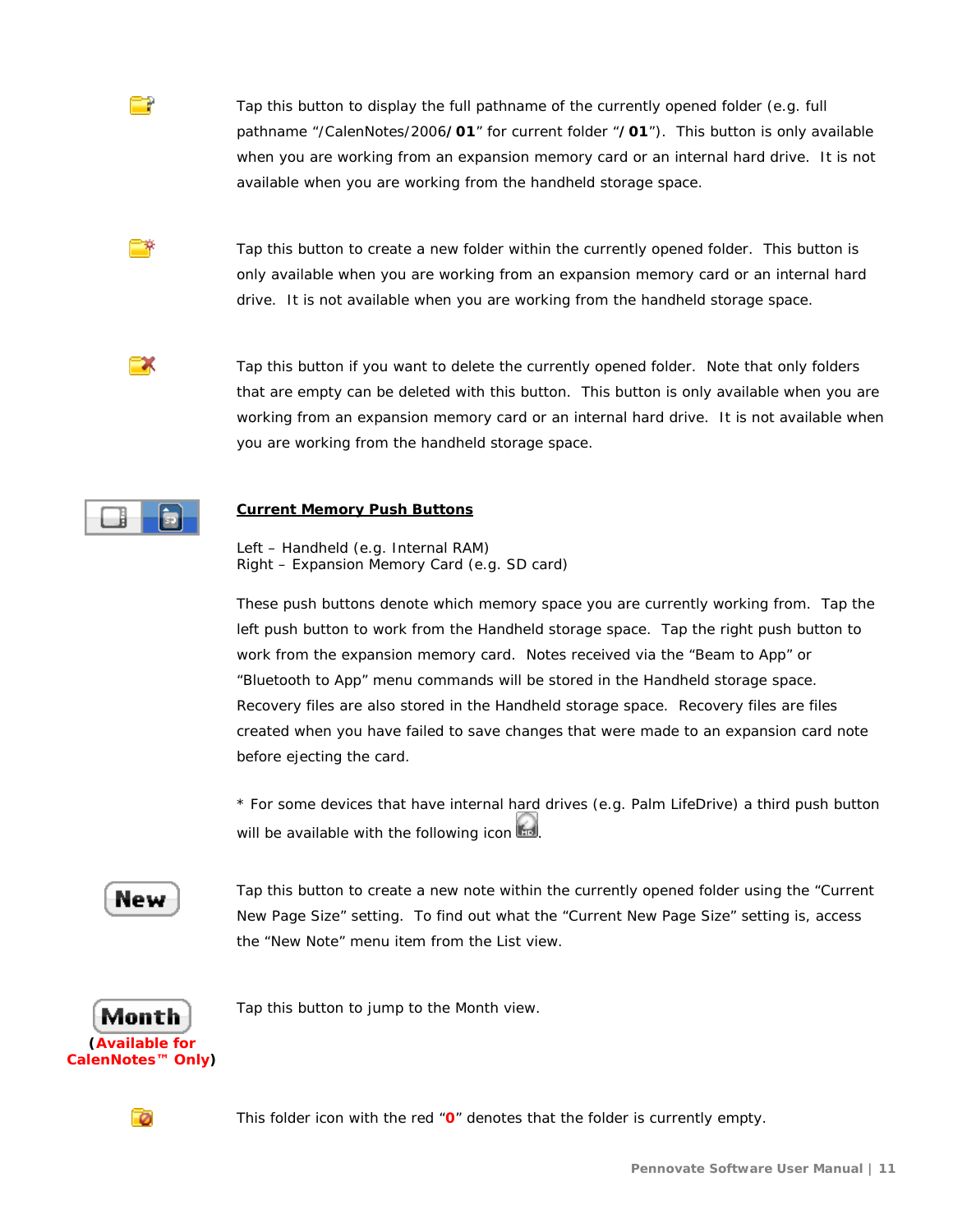#### <span id="page-11-0"></span>**6. Application Menu List Items for List View (Available for CalenNotes™ and Pennovate™ Notes)**

| <b>Options Help</b>                              |  |
|--------------------------------------------------|--|
| <b>Alarm Manager</b>                             |  |
| <b>New Note</b><br>N<br><b>Button Setup</b>      |  |
| <b>Return Options</b><br><b>Storage RAM Info</b> |  |
| <b>Dynamic RAM Info</b>                          |  |
| <b>Selected Card Info</b><br>Exit CalenNotes™    |  |
| ∦Register CalenNotes™                            |  |
| 2007-01-09                                       |  |
| Month<br>New                                     |  |

- **New Note** Select this menu item to create a new note with a different page size than the "Current New Page Size" setting or to create a new note from 1 of 4 customizable "My Favorites" page size buttons. Note that this is NOT the page size used for creating dated day pages from the Month view. Dated day pages have their own page size setup form which is accessible from the Month view menu list.
- **Button Setup** Select this menu item to customize the hard buttons settings for the Writing view and/or Day-Writing view ONLY. Selected hard buttons can be set to perform one of the following:
	- 1. System Setting
	- 2. PanWrite®
	- 3. Scroll up within upper window
	- 4. Scroll down within upper window
	- 5. Return to the beginning of the next available line within lower window
	- 6. Scroll up within lower window
	- 7. Scroll down within lower window
	- 8. Scroll left within lower window
	- 9. Scroll right within lower window
- **Return Options** Select this menu item to set the side and direction the page will be returned to with a return command within the Writing view and Day-Writing view.
- **Storage RAM Info** Select this menu item to find out how much storage RAM space is available. Storage RAM space is analogous to disk storage on a typical desktop system. This space is used to store your "Handheld" notes.

**Dynamic RAM Info** Select this menu item to find out how much dynamic RAM space is available. Dynamic RAM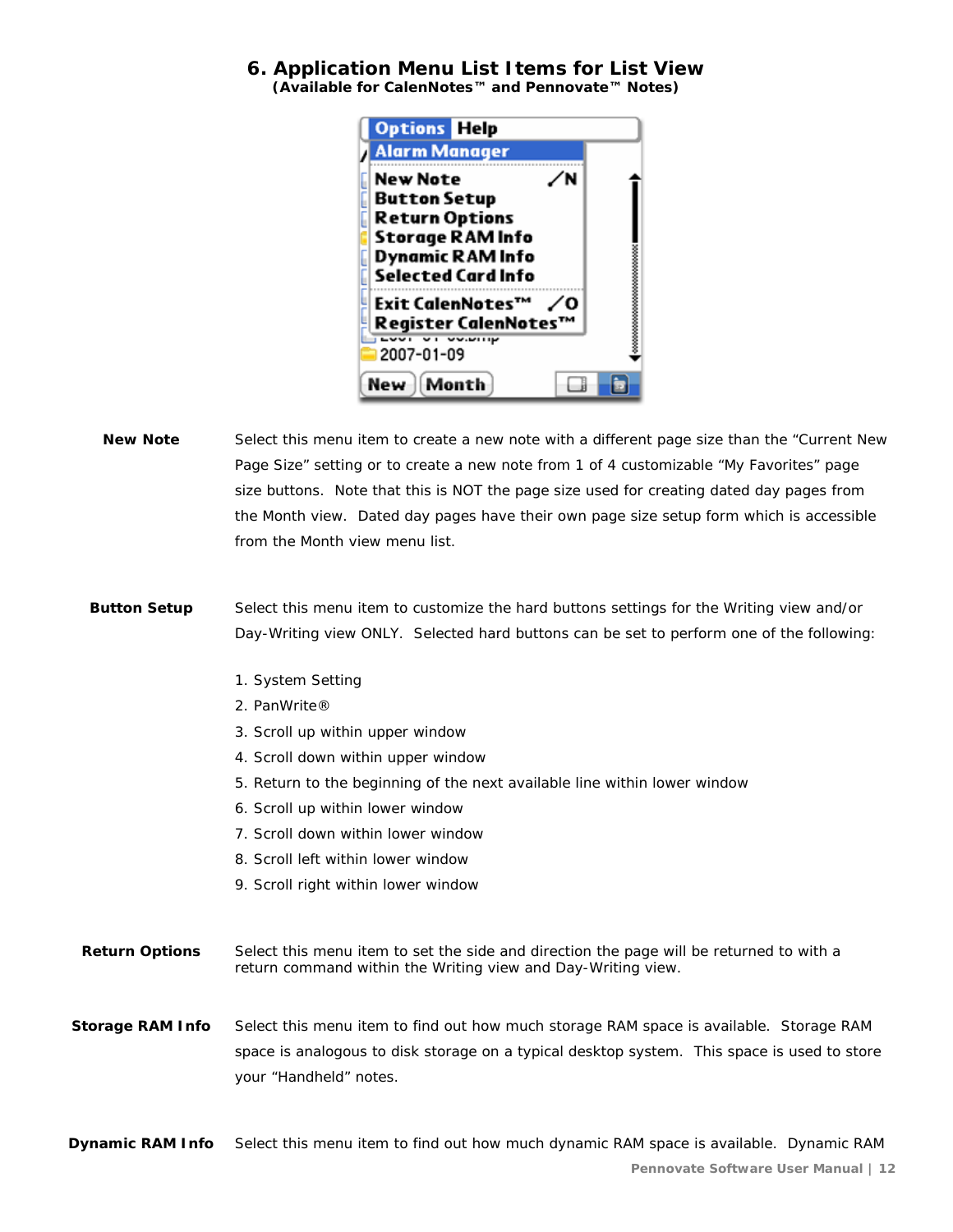is used as working space for temporary allocations, and is analogous to the RAM installed in a typical desktop system.

**Selected Card Info** Select this menu item to find out how much space you have left on the currently selected memory card which is either an expansion memory card or an internal hard drive, this excludes the "Handheld" memory.

**Exit** Select this menu item to close and exit the current application.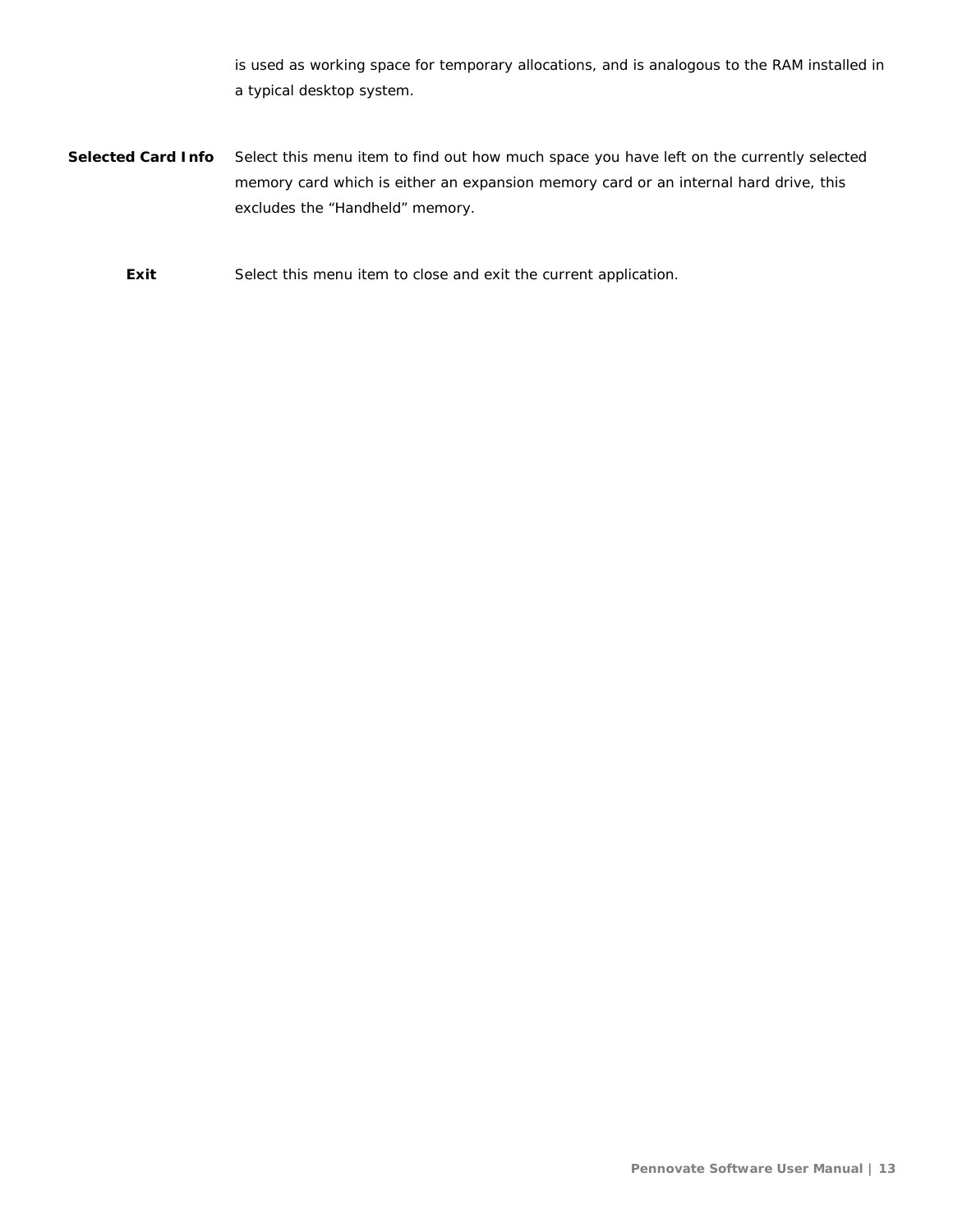#### <span id="page-13-0"></span>**7. Writing View for Viewing and Editing Notes (Available for CalenNotes™ and Pennovate™ Notes)**



#### Top Comprehensive Viewing Window

This top window is primarily available for viewing and navigating with the ViewBox**™**. It provides a more comprehensive view so that you can easily see where you are within the current page, easily view more data with minimal scrolling, and locate more writing space. This viewing window essentially is a zoom to fit horizontal representation of the current page.

#### Bottom Writing Input Window This bottom window is primarily available for writing and entering information using the stylus. Having this bottom window coupled with the top window allows you to write comfortably and more accurately with the ability to keep track of where you are on a page that that much larger than the display screen. This writing window essentially displays a small portion of the current much larger page.



This box displays a smaller representation of the image that is within the bottom window. Instead of having to use both the horizontal and vertical scrollbars to get to a particular spot on the page, use this ViewBox**™** to navigate to that spot. To manipulate this box, place the stylus tip inside the box and drag it. If you place the stylus tip outside of the box but still within the top window, this box will re-center itself around the stylus point. Note that you can also scroll both the top and bottom windows if you drag this box pass the top or bottom boundaries of the top window.

#### simple! s avick!

You can set multiple alarms anywhere on any given note. These red and blue colored boxes represent the Anywhere Alarms**™** that are featured in both CalenNotes**™** and Pennovate**™** Notes and are located within the top comprehensive viewing window. Each box is its own separate alarm. Red-colored boxes denote alarms that have already past and should be deleted. Blue-colored boxes denote alarms that are scheduled to go off in the future. Tapping on these boxes within the top comprehensive viewing window will open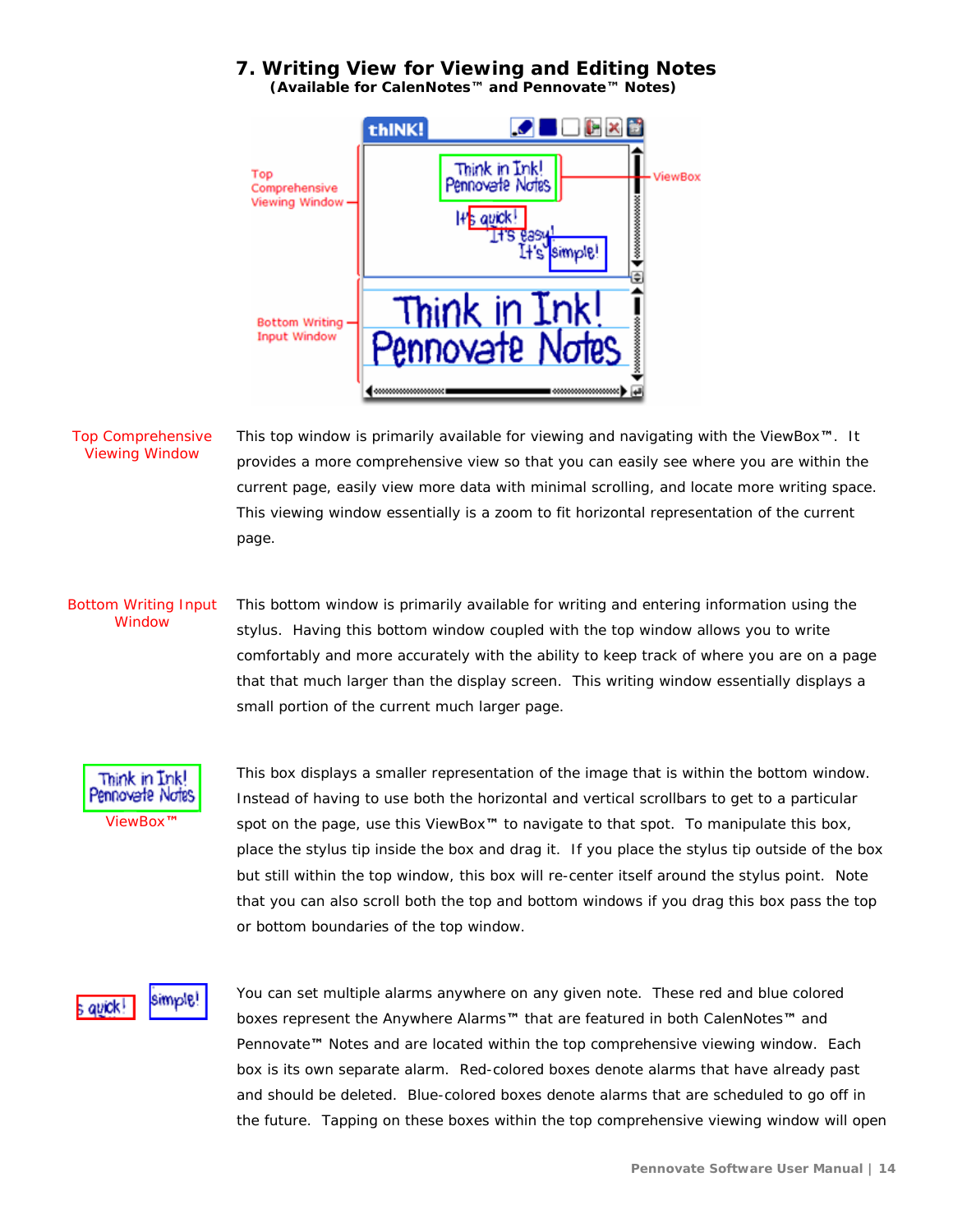up the alarm for editing. To add an alarm, first adjust the green-colored ViewBox**™** to box the area that you would like to set the alarm for, then select Add Alarm from the Options drop-down menu list. The size and borders of the ViewBox**™** will be used to determine the size and borders of the alarm box.

**\*** Note that if there are two or more overlapping alarms and you tap in the overlapping area, the oldest alarm will be the first alarm selected for editing but you will have the ability to traverse through and edit the other subsequent alarms within the Edit Alarm Form.



Tap is button to exit and return to the view that you entered from (Alarm Manager or List view).



#### **Color Buttons**

Left – foreground color button Right – background color button

Tap these color buttons to select the current tool color. The background color button can be selected to make the current tool act like an eraser, drawing with the background color instead of the foreground color.

**Tip** – Double-tap on the right background color button to quickly switch to the full eraser tool. Then to quickly get back to the pen tool, just tap once on the left foreground color button. Note that these currently are the only two buttons that will react to being doubletapped.



Tap this button to delete the current note. If you delete a note that is not the last note within the current folder or the last note within the "Handheld", the next note will be displayed for viewing and editing. Otherwise, you will automatically be transferred to the List view.

 This topmost and rightmost button serves a dual purpose. First, it tells you which memory storage space you are working from. Second, if you tap it, a new note will be created on that storage memory space. Note that if you are working from the expansion memory card or the internal hard drive, tapping this button will create a new note within the current opened folder in that memory storage space.

⊫

Place the stylus tip on this icon and drag it up or down to adjust the DualView**™** window heights. Pulling it down will display more of the comprehensive view within the top window and less of the writing area within the bottom window. Pulling it up will display more of the writing area within the bottom window but less of the comprehensive view within the top window. It is recommended to display just enough writing space within the bottom window for comfortable writing and leave a good portion of the top window to navigate with the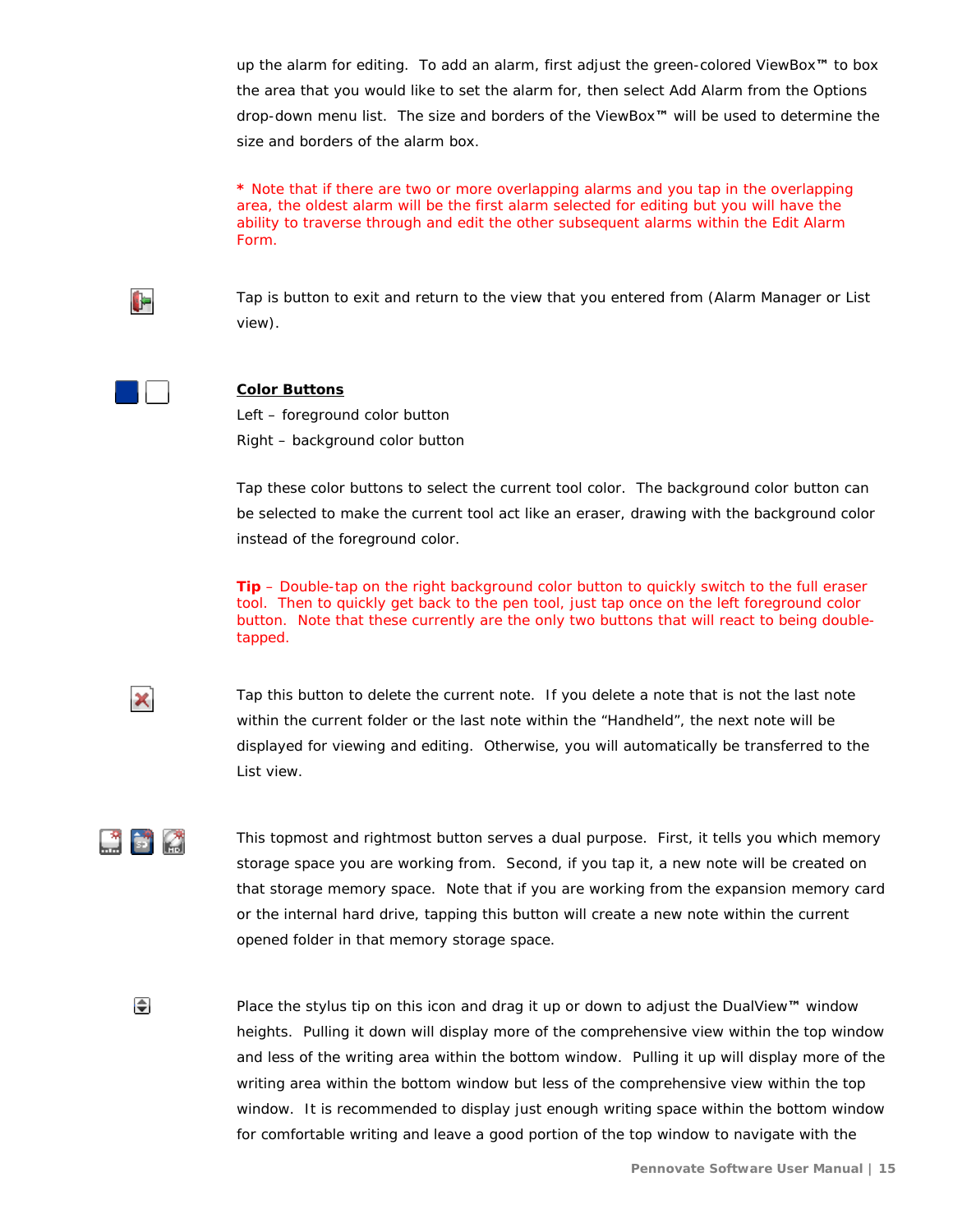ViewBox**™** or just to have a more comprehensive view of the whole note.

Tap on this button to perform a return according to the "Return Options" setting. By default, it returns you to the beginning of the next available line below the current line, similarly to how a return button works on a typewriter.



 $\overline{\mathbf{t}}$ 

Tap on this button to open up a toolbox so you can choose among a variety of different tools to use.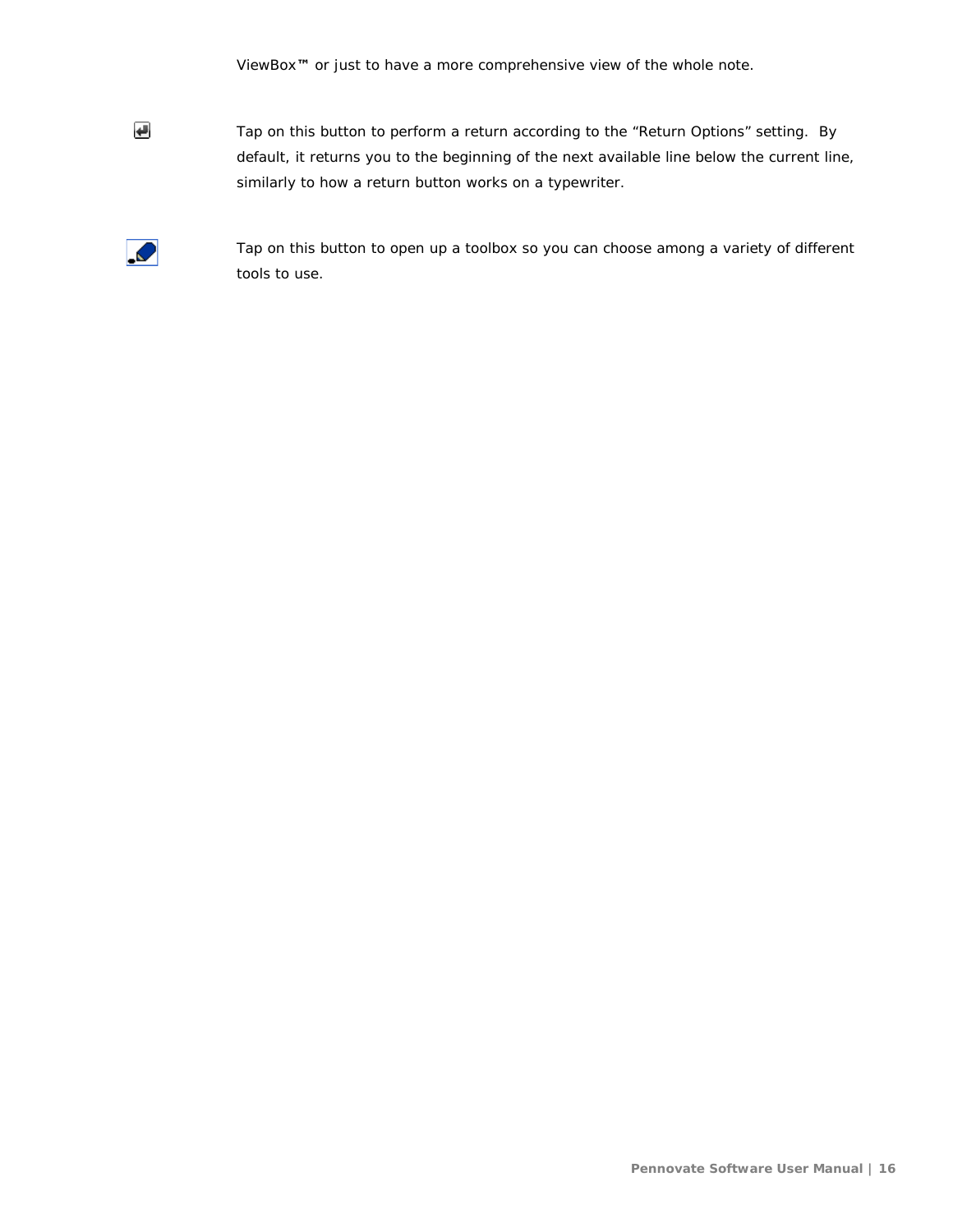# <span id="page-16-0"></span>**8. Day-Writing View for Viewing and Editing Dated-Day Notes**

**(Available for CalenNotes™ Only)**



Top Comprehensive Viewing Window

See description for Writing view.

Bottom Writing Input **Window** 

See description for Writing view.



See description for Writing view.



**Run in** See description for Writing view.



Tap is button to exit and return to the view that you entered from (e.g. Alarm Manager, Month view, or List view). This button also displays the day-of-week of the currently selected date. It displays red and blue tick marks to let you know which week you are viewing relative to the present week. Red tick marks denote previous weeks and blue tick marks denote future weeks. For instance if the button has no tick marks, Tue, it means that you are viewing the Tuesday that is in this week. If it shows one blue tick mark,  $\frac{du}{du}$ it means that you are viewing next week's Tuesday and so forth. Similarly, if it shows two red ticks,  $\frac{Tue}{dx}$ , it means that you are viewing the Tuesday 2 weeks before this week. For weeks more than 4 weeks before or 4 weeks after this week this button will display a red bar for before  $\boxed{\text{true}}$  and a blue bar for after  $\boxed{\text{true}}$ 



See description for Writing view.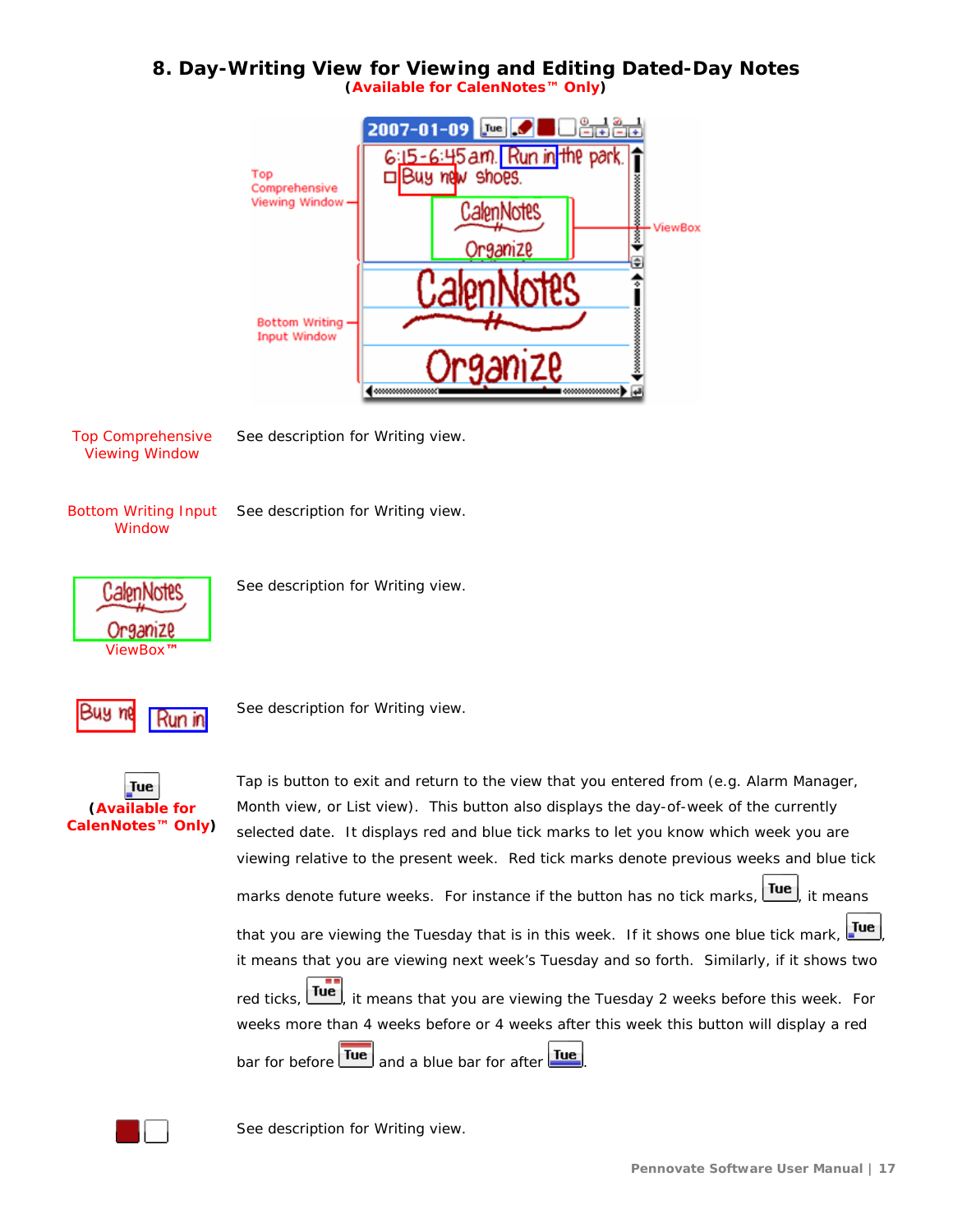

Counter for time events or time-specific actions (a.k.a. appointments) corresponding to the referenced day. Increment the counter by tapping the (+) button and decrement the counter by tapping on the (-) button. Usually you would increment the counter when you write in a new appointment for that day and decrement the counter when you've completed the appointment for that day.

**Tip** – Usually these time-specific events will expire regardless if you have done them or not. Once they expire, you should decrement the counter either having attended them or reschedule them to a future date.



Counter for non-time events or day-specific actions (a.k.a. tasks) corresponding to the referenced day. Increment the counter by tapping the (+) button and decrement the counter by tapping on the (-) button. Usually you would increment the counter when you write in a new task that does not need to be done at a specific time but only within that day and decrement the counter when you've completed the task for that day.

**Tip** – Unlike time-specific events, you do not need to decrement the counter for dayspecific events after the day passes. Usually these events can be thought as changing from a "need to do" to a "to do ASAP (As Soon As Possible)" when the day passes. You can easily keep track of and monitor these events from the Month view and only reschedule them for the convenience of monitoring them in the future.

See description for Writing view.



€

See description for Writing view.



See description for Writing view.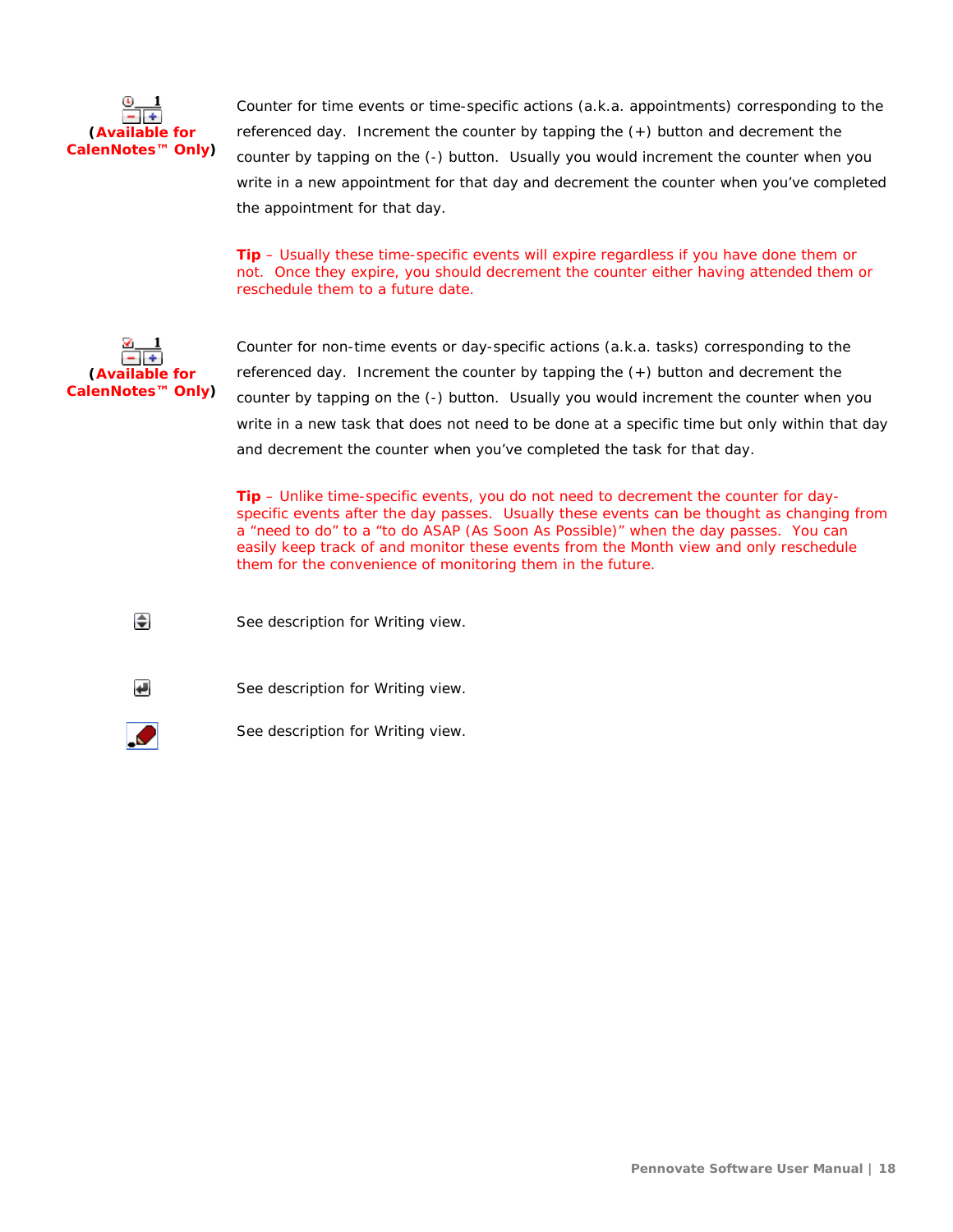#### <span id="page-18-0"></span>**9. Note Menu List Items for Writing and Day-Writing Views (Available for CalenNotes™ and Pennovate™ Notes)**



**New** Select this menu item to create a new note within the currently opened folder using the "Current New Page Size" setting. This menu item works similarly to the "New'"button within the List view. Note that if you are working from the "**Handheld**" storage space, selecting this menu item will create a new note within "**Handheld**" and will place it at the very bottom of the "**Handheld**" notes list.

**New in Day Folder(Available for CalenNotes™ Only)** When working on a dated-day note, select this menu item to create a new note within the corresponding day folder. If the day folder does not already exist, a day folder will automatically be created with the selected day's date as the folder name, before creating the new note inside. For instance, if you are working on dated-day note "2006-01-30" within folder "**/01**" of full pathname "/CalenNotes/2006**/01**", selecting this menu item will create a new note within a folder named "**/2006-01-30**" with full pathname "/CalenNotes/2006/01**/2006-01-30**".

**Info** Select this menu item to display the name and dimension of the current note.

**Templatize™** Select this menu item when you want to temporarily turn a note into a template where new information will not be integrated with old information except for when a save is performed. For instance when you are working with forms or notes in which you do not want new writings to be fully integrated with the current information on the page you can open the note, Templatize it, and begin to write on it. You would then be able to use the eraser tool to erase the new writings without effecting the old underlying information. You would also be able to select the "Clear Note" menu item, which will erase everything you wrote after having Templatized the note, leave everything that was initially there before you Templatized intact. Note that you might not be able to Templatize a note depending on how large the note is and how much dynamic memory you have available. When a note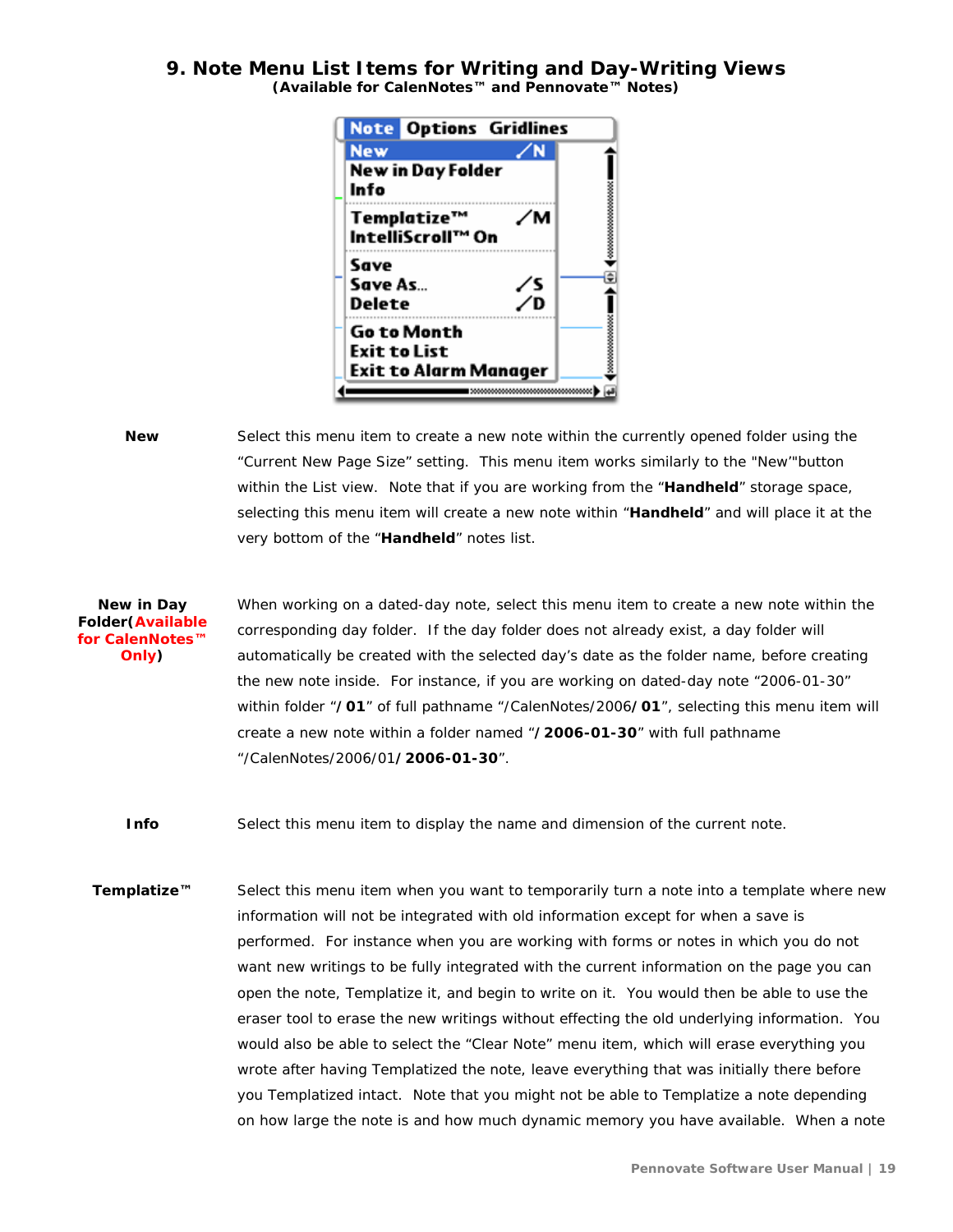is Templatized, the tool icon will have a red lock inside similar to the followino

**Tip** – If you have a form you've created using CalenNotes, Pennovate Notes, or another monochrome 1-bit .bmp editor (e.g. Microsoft Paint, Adobe Photoshop, Corel Paint Shop Pro, etc.) and you want to use that form as a template for a series of notes that you are planning to save, you can Templatize it upon opening it and use ONLY the "Save As" method to save it under a different name, thus keeping the original form clean, untouched, and intact. Then to start over using the original form for the next note, just select the "Clear Note" menu item which will erase everything except the original underlying Templatized information. Repeat the process of "Save As" and "Clear Note".

Remember that the advantage of Templatizing a note is that you can "Clear Note" or erase newly added information using the eraser tool and not affect the original underlying information. Also remember that the advantage of the "Save As" method is that you can leave the original note clean and untouched by saving the note under a different name.

- **Un-Templatize™** When a note is Templatized, you will be given an option to Un-Templatize it. Selecting this menu item will combine the newly added information with the initial Templatized information. This will allow you to erase and clear all information that is currently on the page. Keep in mind that once a Templatized note is Un-Templatized and you re-Templatize it, it will Templatize everything that is currently on the page.
- **IntelliScroll™ On** Select this menu item to turn IntelliScroll™ on. After turning IntelliScroll™ on there will be a vertical grey line within the bottom writing window. While writing, lifting the stylus tip off from the area that is to the right of this grey line will perform a horizontal right-scroll.

**Tip** – For best results, learn to integrate this "pen lift" scroll feature into your writing style.

- **IntelliScroll™ Off** When IntelliScroll™ is currently on, you will be given this option to turn it off. Therefore, select this menu item to turn IntelliScroll™ off.
	- **Save** Select this menu item to save any unsaved changes without any questions and overwriting anything currently in place for that file name within the current memory storage space (e.g. "Handheld", expansion memory card, internal hard drive).
	- **Save As** Select this menu item to go to the "Save As" form for saving under a different file name or different location (e.g. "Handheld", expansion memory card, internal hard drive). Remember that for expansion memory cards and/or internal hard drives you can create folders and organize your notes into these folders just like how you would do it on a PC.
	- **Delete** Select this menu item to delete the current note. If you delete a note that is not the last note within the current folder or the last note within the "Handheld", the next note will be displayed for viewing and editing. Otherwise, you will automatically be transferred to the List view.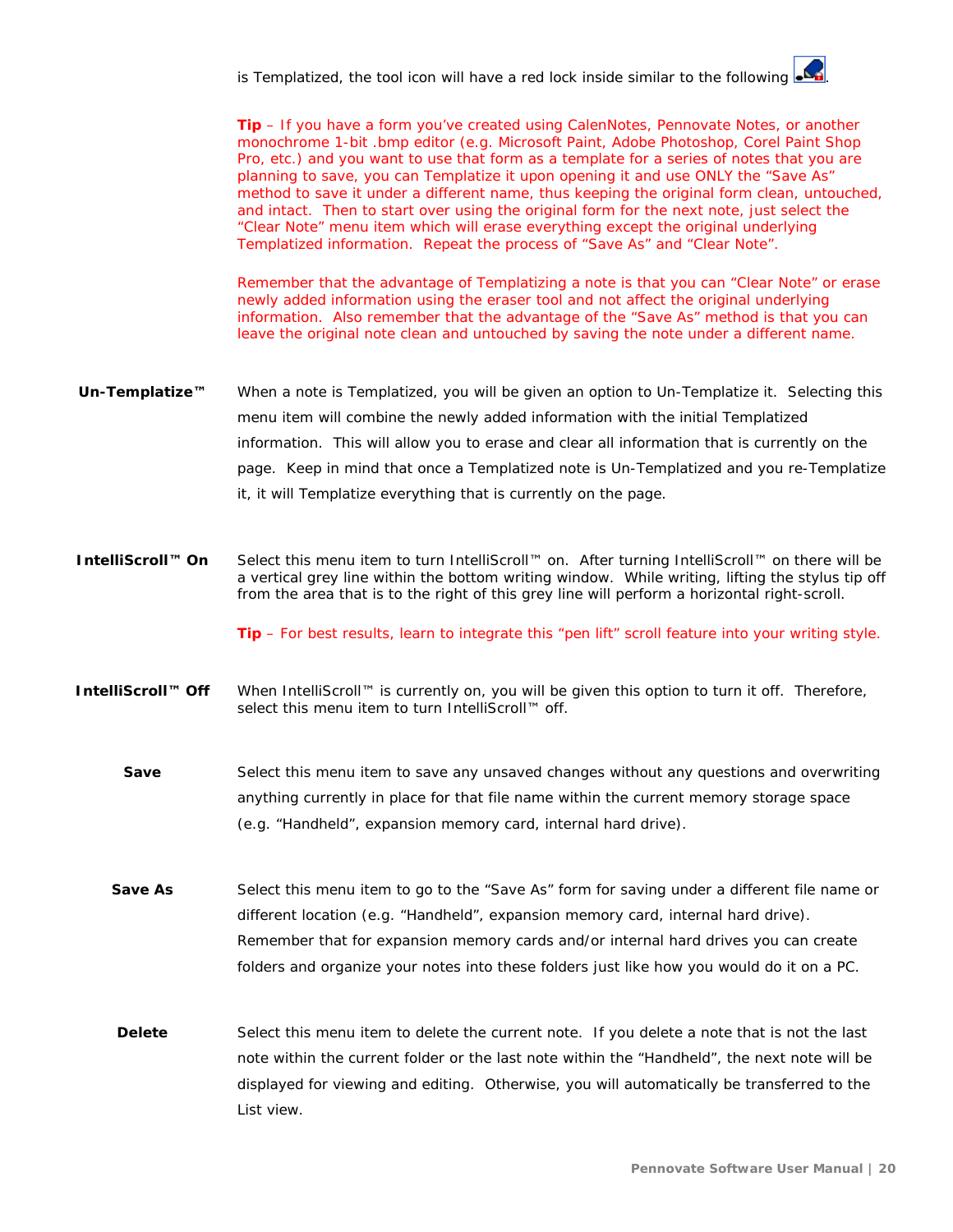**Turn Off** Select this menu item to turn the device off.

**Exit to List** Select this menu item to exit to the List view. If there were unsaved changes, you will be prompted with the following 3 choices: 1. Save the changes and overwrite the current file, 2. Discard any unsaved changes, and 3. Cancel the exit.

**Exit to Alarm Manager** Select this menu item to exit to the Alarm Manager. If there were unsaved changes, you will be prompted with the following 3 choices: 1. Save the changes and overwrite the current file, 2. Discard any unsaved changes, and 3. Cancel the exit.

**Go to Month (Available for CalenNotes™ Only)** Select this menu item to go to the Month view. Unlike "Exit to List" and "Exit to Alarm Manager" this will immediately transfer you to the Month view saving any unsaved changes and overwriting the file, which would be a dated-day note.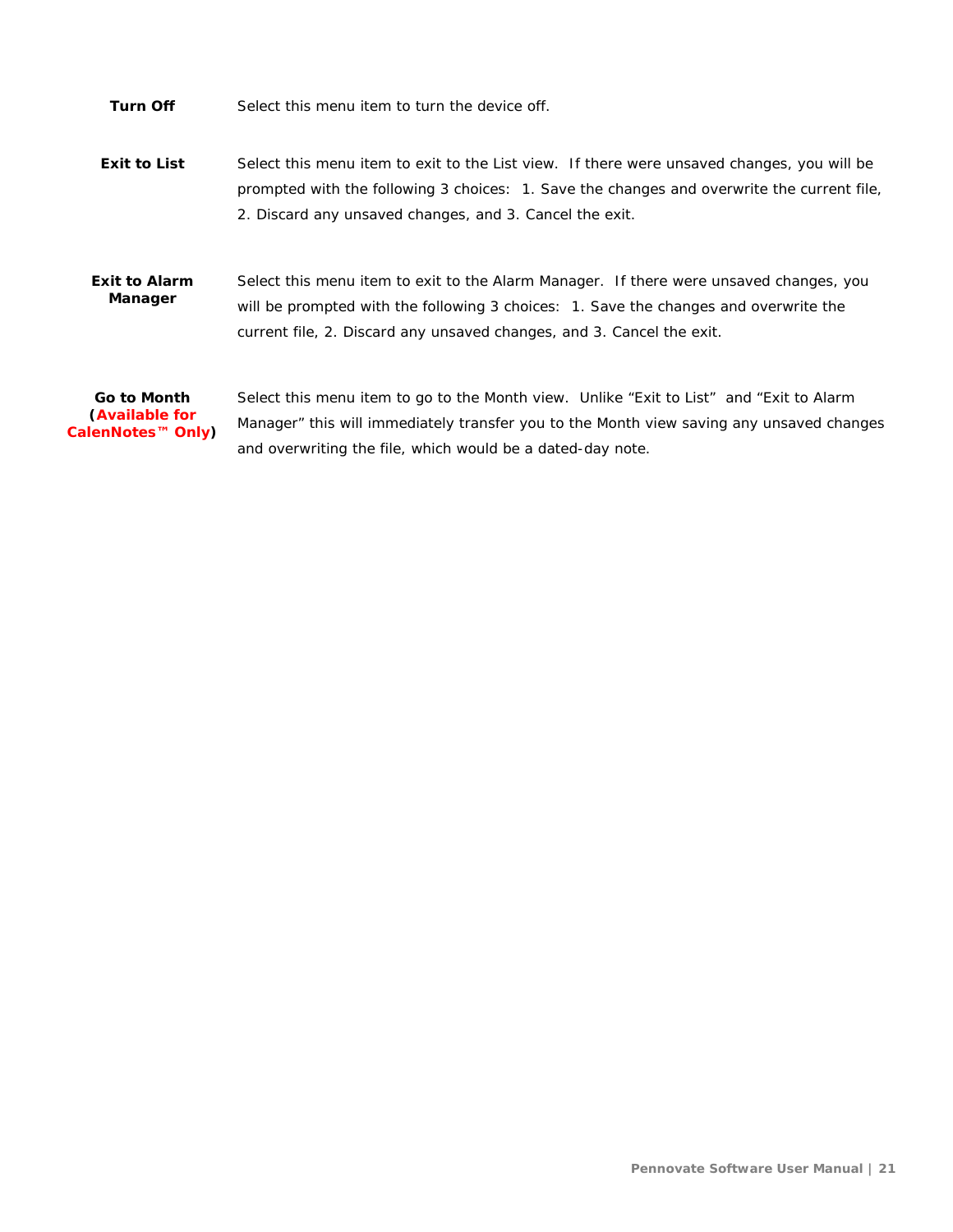#### <span id="page-21-0"></span>**10. Options Menu List Items for Writing and Day-Writing Views (Available for CalenNotes™ and Pennovate™ Notes)**

|                                          | <b>Note Options Gridlines</b> |   |
|------------------------------------------|-------------------------------|---|
| <b>Add Alarm</b>                         |                               |   |
| Pen Color                                |                               |   |
| Undo Last                                |                               |   |
| Prev. (5-way Left)<br>Next (5-way Right) |                               |   |
| Beam to App<br>Send (*.bmp)              |                               | R |
| <b>Clear Note</b>                        |                               |   |
|                                          |                               |   |
|                                          |                               |   |

**Add Alarm** Select this menu item to add an alarm to the current note. The size and borders of the ViewBox**™** will be used to determine the size and borders of the alarm box.

**Pen Color** Select this menu item to change the current foreground pen color. This will also change all ink marks on the current page to the currently selected color. Note that notes are saved as black-and-white 1-bit .bmp files even though the foreground pen color may be of a different color.

Undo Last Select this menu item to undo the very last change that was made to the note.

**Prev.**  Select this menu item to go to the previous day/note within the current folder or

**(Nav. Left)** "Handheld" storage space. If there is not a previous day/note to go to, it means that you are working with the very first day/note and no action will occur.

> **Tip** – A quicker way to go to the previous day/note is to use the 5-way navigator that's available on most Palm OS devices. To do this, use the 5-way navigator and scroll left. Once you hit the left edge/border of the page, pressing another left will transfer you to the previous day/note and set you up for the next go to previous day/note.

**Next (Nav. Right)** Select this menu item to go to the next day/note within the current folder or "Handheld" storage space. If there is not a next day/note to go to, it means that you are working with the very last day/note and no action will occur.

> **Tip** – A quicker way to go to the next day/note is to use the 5-way navigator that's available on most Palm Powered devices. To do this, use the 5-way navigator and scroll right. Once you hit the right edge/border of the page, pressing another right will transfer you to the next day/note and set you up for the next go to next day/note.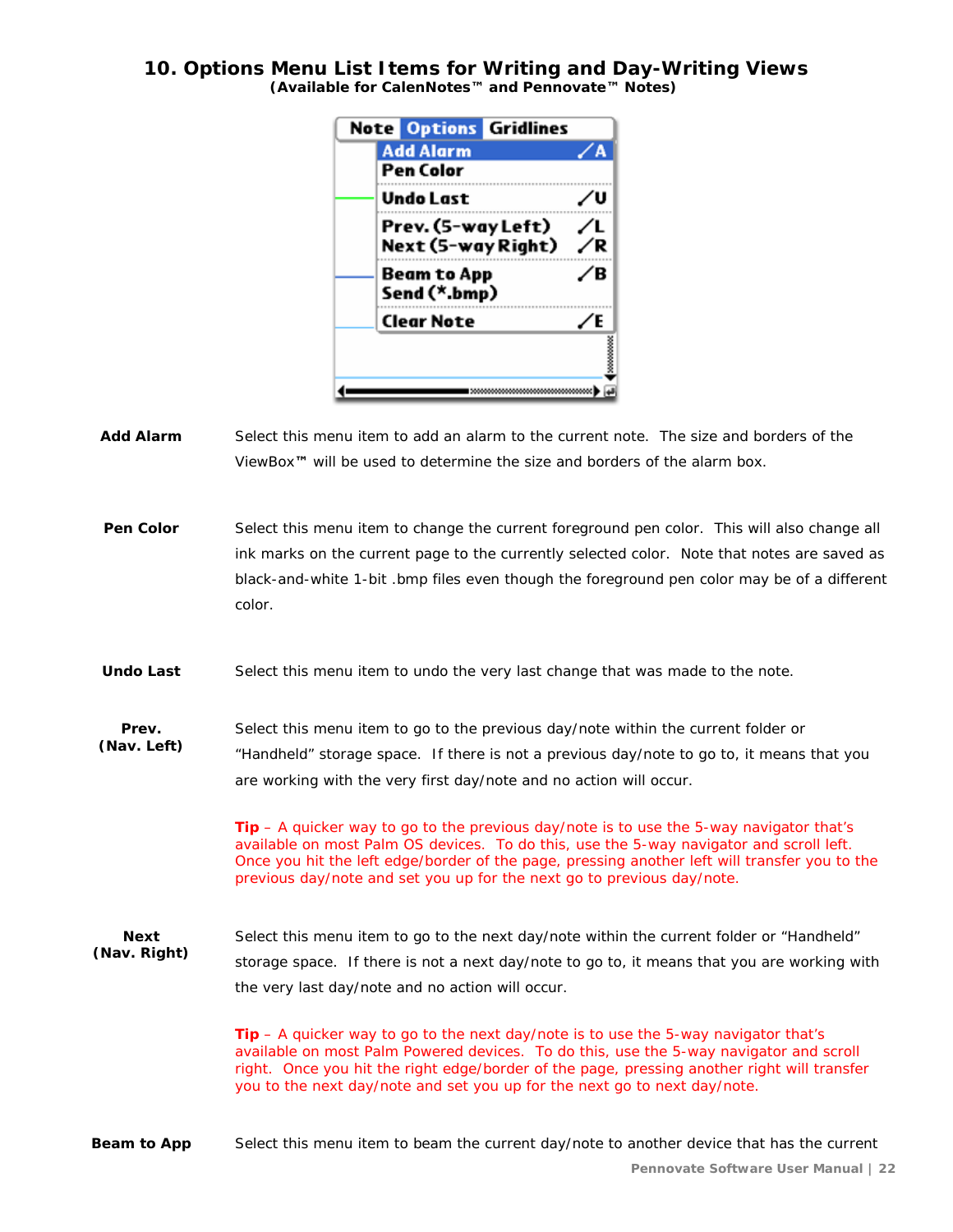application installed.

| <b>Bluetooth to App</b> | Select this menu item to Bluetooth the current day/note to another device that has the |
|-------------------------|----------------------------------------------------------------------------------------|
|                         | current application installed.                                                         |
|                         |                                                                                        |

**Send (\*.bmp)** Select the menu item to send the current day/note using the Palm OS Exchange Manager. The note will be sent as a 1-bit .bmp file to any available device with a compatible protocol. Typical protocols available are: Email, IR Beam, Bluetooth.

**Clear Note** Select this menu item to clear/erase the current page. If a note is currently Templatized, only the information that was added after you Templatized will be cleared/erased.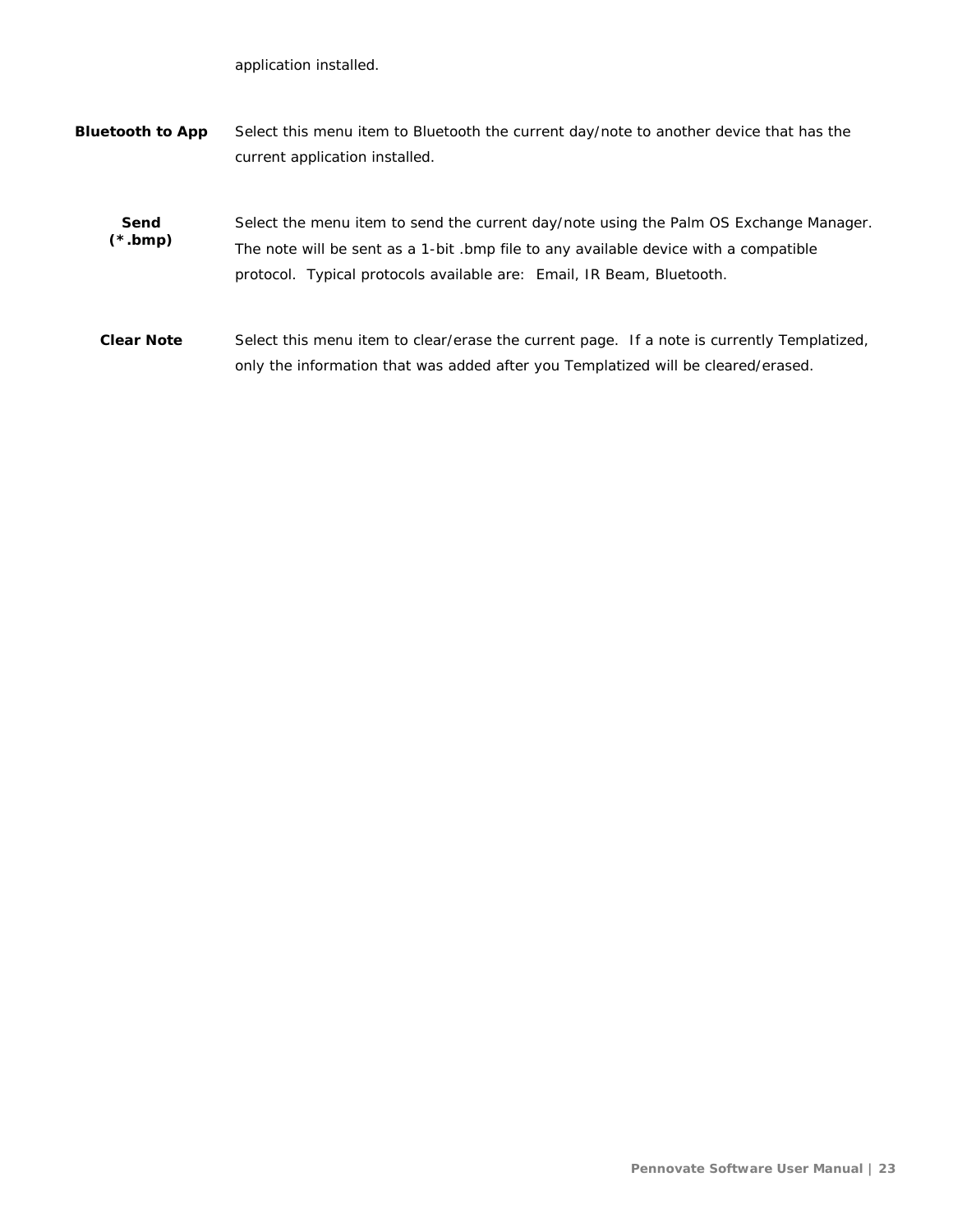#### <span id="page-23-0"></span>**11. Edit Alarm Form (Available for CalenNotes™ and Pennovate™ Notes)**

| <b>Edit 1 of 2 Alarms</b>   |                         |     |                 |               |        |
|-----------------------------|-------------------------|-----|-----------------|---------------|--------|
|                             | Date: Today             |     |                 |               | future |
|                             | Time: 01:00 pm          |     |                 | $\rightarrow$ |        |
| <b>Repeat: ▼</b> Every year |                         |     |                 |               |        |
| 12a                         | 6а                      | 12p | 6p              | :00           | :30    |
| 1a                          | 7а                      | 1p  | 7p              | :05           | :35    |
| 2a                          | 8а                      | 2p  | 8p              | :10           | :40    |
| Зa                          | 9а                      | Зp  | 9p              | :15           | :45    |
| 4a                          | 10a                     | 4p  | 10 <sub>p</sub> | :20           | :50    |
| 5a                          | 11a                     | 5p  | 11p             | :25           | :55    |
|                             | Save   Cancel<br>Delete |     |                 |               |        |



Select this button to go to change the date for the alarm.

Every year

Select this pull down list to set the repeat interval.

41

When you have alarm boxes that overlaps within the top comprehensive window of the Writing view and you tap on an overlapping area within the top comprehensive window of the Writing view you will be presented with left and right arrows within the Edit Alarm form to traverse through the selected alarms. Tapping the left arrow button  $\Box$  goes to an older alarm while tapping on the right arrow button goes to a later alarm

future The alarm that you are currently editing will have either a "past" or a "future" label so you past can quickly determine where it currently falls within your alarm list.

> \* Note that this label denotes the current state of the alarm within the alarm list and does not update until you actually save the changes that were made by tapping on the "Save" button.



Tap this button to save the changes that were made to the current alarm, update the alarm list, and return to the Writing/Day-Writing view.



Tap this button to disregard any changes and return to the Writing/Day-Writing view.



Tap this button to delete the current alarm from the alarm list, update the alarm list, and return to the Writing/Day-Writing view.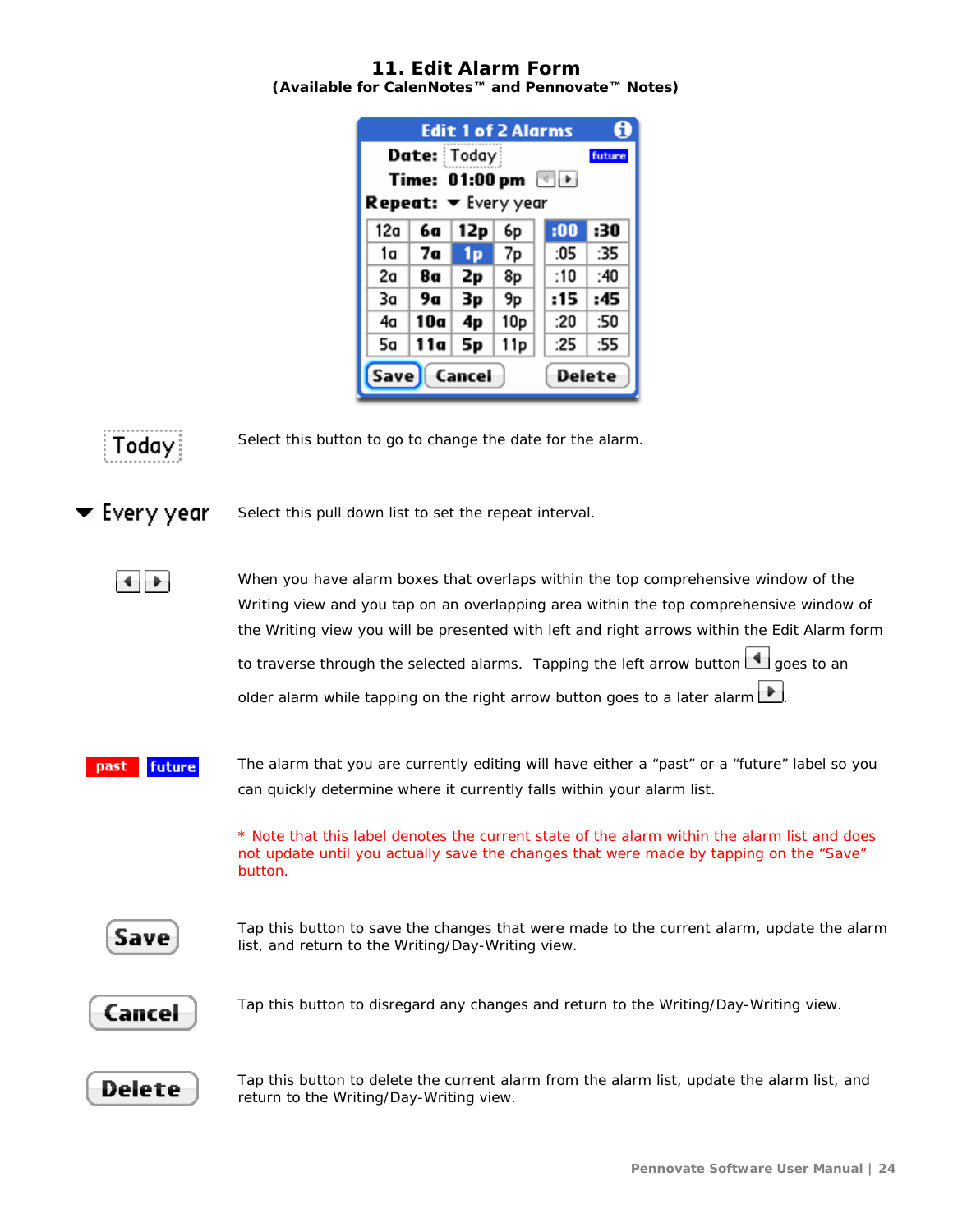### <span id="page-24-0"></span>**12. Save As Form (Available for CalenNotes™ and Pennovate™ Notes)**



Most of the elements on this form are either self explanatory or are similar to the ones available within the List view. Please refer to explanation for the List view for more information on the similar elements.



Enter a name for the file that you would like to "Save As" in this field. Filenames are currently limited to 31 characters.

# **MDelete Old**

Check this check box to delete the old note before saving the current note with the name that is provided within the above field. For instance, if you want to save a current note named "Untitled1" as "Untitled2" but would also like to delete "Untitled1" in the process, make sure to have the "**Delete Old**" box checked before hitting the "**Save**" button. After a successful save, you will be returned to working on the new note. Essentially, checking this check box is similar to a "Move file" whereas not checking the box is similar to a "Copy file". Note that saving a note by overwriting itself with the same name and having the "**Delete Old**" box checked will have the same result as not having the box checked before hitting "**Save**".

# Cancel

Tap this button to disregard any changes and return to the Writing/Day-Writing view.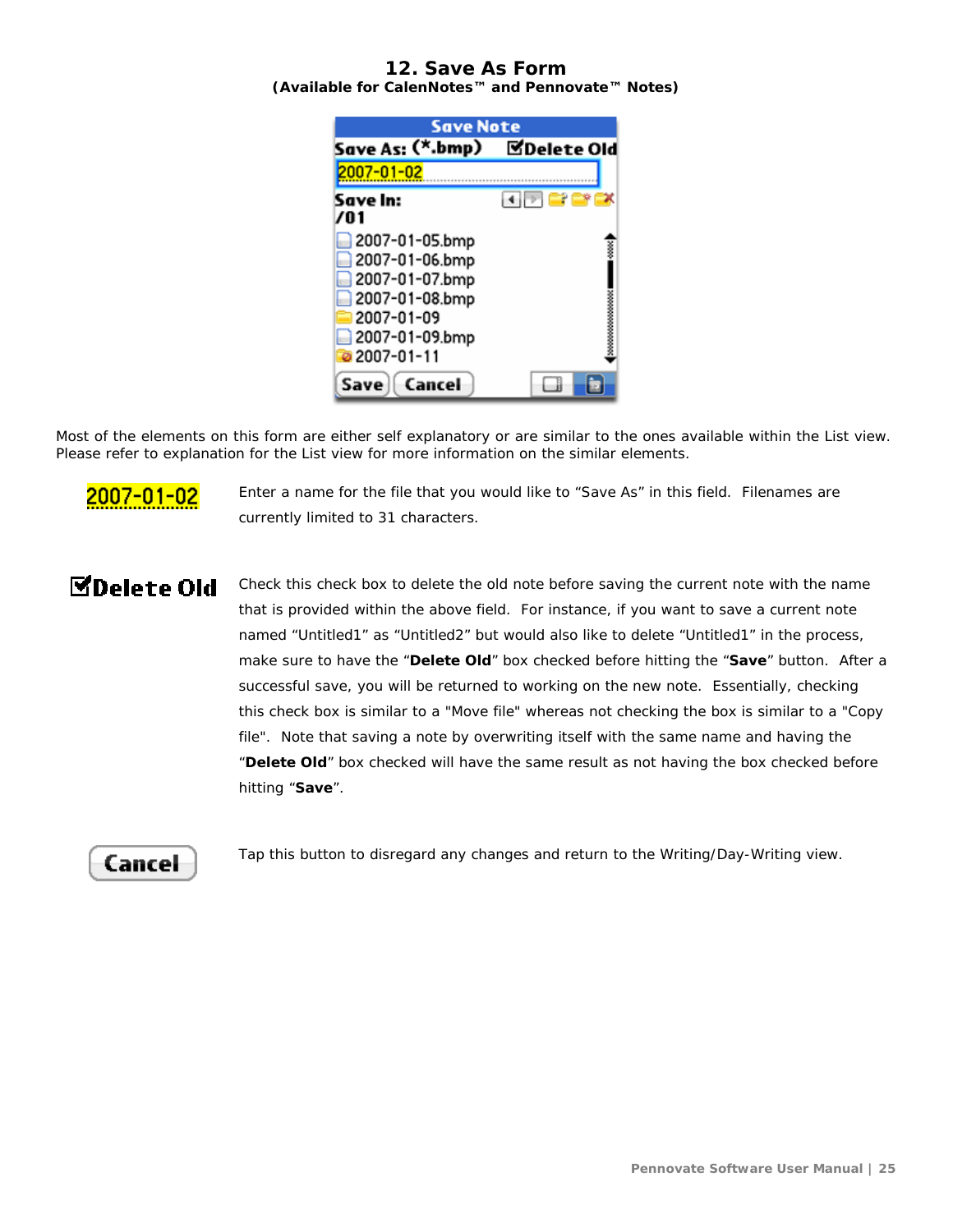### <span id="page-25-0"></span>**13. Alarm Manager (Available for CalenNotes™ and Pennovate™ Notes)**



Today @ 11:05 am Red-colored alarms denote past alarms. Past alarms should be handled and deleted from the alarm list or rescheduled to a future time.

Today @ 01:00 pm\* The alarm with the  $\bigstar$  is the alarm that is set to go off next.

Alarms with this icon denote repeating alarms.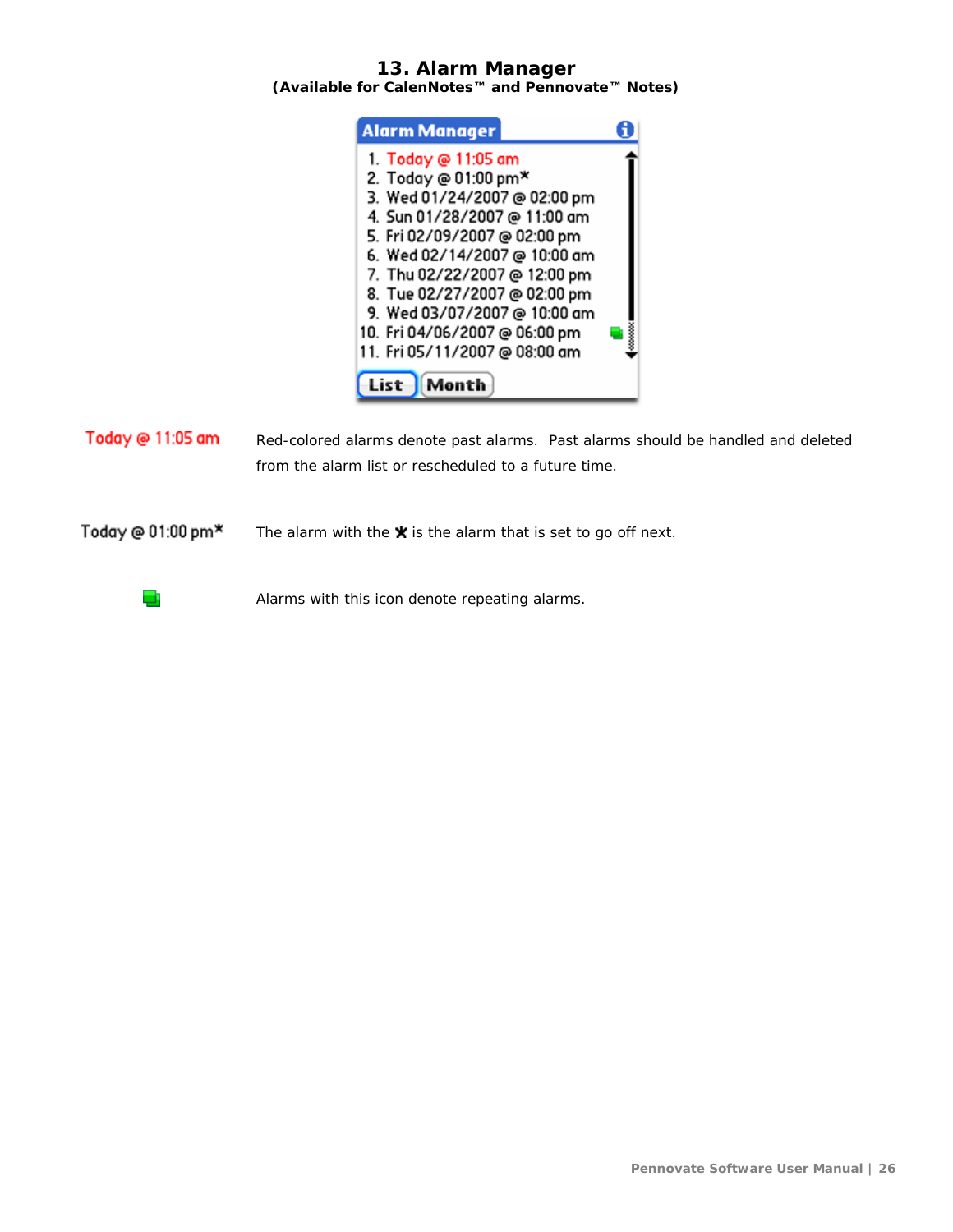# **14. Alarm Alert Dialog**

<span id="page-26-0"></span>**(Available for CalenNotes™ and Pennovate™ Notes)**

| Alert 11:05 am                                    |  |  |  |  |  |  |
|---------------------------------------------------|--|--|--|--|--|--|
| /CalenNotes/2007/01/2007-<br>$\bigcirc$ 01-09.bmp |  |  |  |  |  |  |
| 6:15-6:45 am. Run in the park.<br>Buy new shoes.  |  |  |  |  |  |  |
| <b>CalenNotes</b>                                 |  |  |  |  |  |  |
| Organize                                          |  |  |  |  |  |  |
| Clear<br>Snooze<br>Go To                          |  |  |  |  |  |  |

# Buu m

The Alarm Alert Dialog will always display the part of the note so that you can see the alarm box for the current alarm drawn in yellow and determine the focus of the alarm.

# Clear

Tap this button to clear the alarm from the System's Attention Manager list. Note that the alarm is still available within the application Alarm Manager for you to refer to later. The alarm does not get deleted from the application alarm list when you tap on this "Clear" button. To delete the alarm, you must first select the alarm for editing within the Edit Alarm Form and then delete it from there.



Tap this button to snooze the alarm for 5 minutes. Note that this is the operating system setting.

Go To

Tap this button to open the note containing the alarm and scroll to it.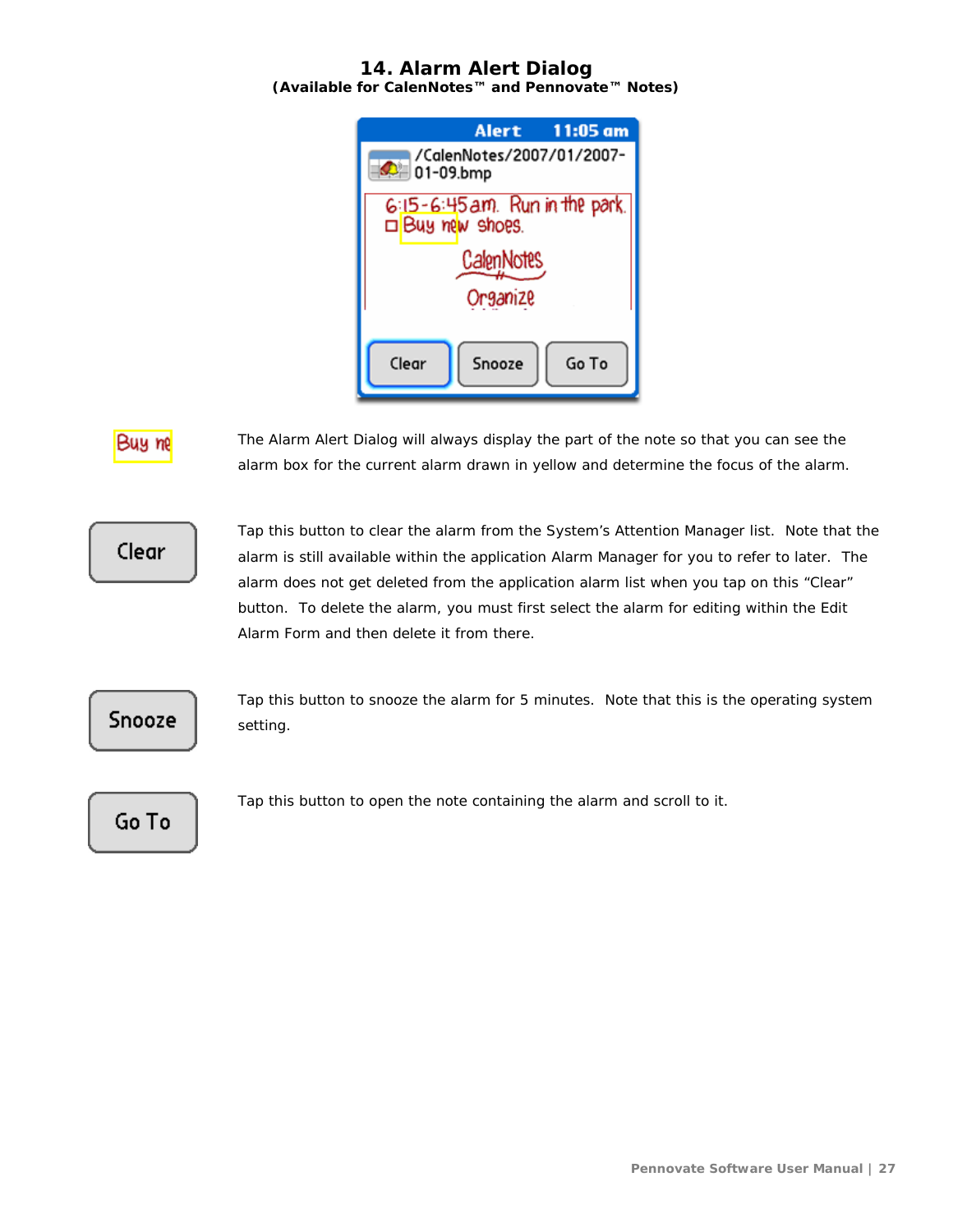# **15. Month View**

**(Available for CalenNotes™ Only)**

<span id="page-27-0"></span>



The current or today's date will have a red border around the day number.



### **Mode Push Buttons**

Left – Day Mode Right – Folder Mode

These push buttons determine what will happen when you tap on 1 of the 42 day buttons available.

If the left Day mode push button is selected, when you tap and select a day button, you will be transferred to the Day view so you that can view and edit the day page. If the page does not currently exist, this will automatically create a dated-day page with the current day page size setting. To find what the "Current Day Page Size" setting is, access the "Day Page Setup" menu item from this Month view. The dated-day page will be created on the expansion memory card in the following manner: /CalenNotes/YEAR/MONTH/YEAR-MONTH-DAY.bmp where the words in CAPS are replaced with their respective numbers. This format will allow for a more organized architecture for when you are browsing through the folders and files within the List view or with a file manager/explorer on your PC. In order for a note to qualify as a valid "dated day note" it must be in the above or following format: /CalenNotes/YEAR/MONTH/YEAR-MONTH-DAY.bmp

If the right Folder mode push button is selected, when you tap and select a day button, a day folder will be opened and you will automatically be transferred to the List view so you can view the contents of the day folder. If the folder does not currently exist, this will automatically create a dated-day folder. The dated day folder will be created on the expansion memory card in the following manner: /CalenNotes/YEAR/MONTH/YEAR-MONTH-DAY where the words in CAPS are replaced with their respective numbers. This format will allow for a more organized architecture for when you are browsing through the folders and files within the List view or with a file manager/explorer on your PC. In order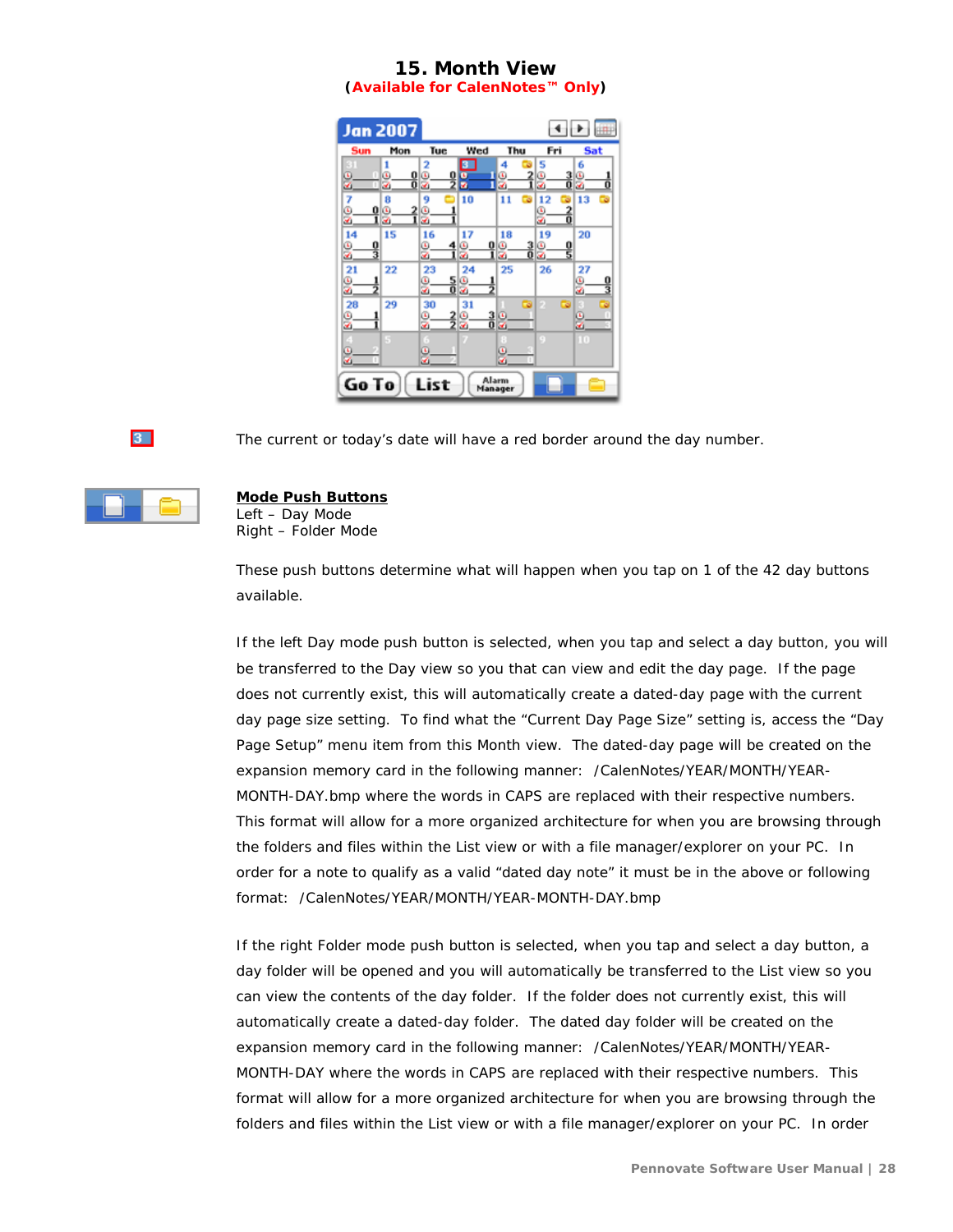for a folder to qualify as a valid "dated-day folder" it must be in the above or following format: /CalenNotes/YEAR/MONTH/YEAR-MONTH-DAY

- 0 This icon denotes that a day folder for that date exists and that the folder is not empty. Therefore, it either contains files, more folders, or both.
- This icon with the red '**0**' denotes that a day folder for that date currently exists but that G the folder is currently empty.
- Tap this button to go to the previous month.  $\blacktriangleleft$
- Tap this button to go to the next month. ÷.
	- Tap this button to immediately go to the current or this month no matter which month you are currently viewing.
- $\overline{0}$  3 Counter for time events or time-specific actions (a.k.a. appointments) corresponding to the referenced day. You can increment and decrement this counter within the Day-Writing view. Please see Day-Writing view for more info.
- $\checkmark$  5 Counter for non-time events or day-specific actions (a.k.a. tasks) corresponding to the referenced day. You can increment and decrement this counter within the Day-Writing view. Please see Day-Writing view for more info.



 $\overline{+}$ 

Upon returning to the Month view from the Day-Writing view, the day that was last visited will be highlighted so you can easily go back to it without needing to remember what day that was.

Go To

Tap this button to go to a date picker form where you can choose which month and year to directly go to.

List

Tap this button to leave the Month view and go to the List view where you can browse the files and folders within the available memory storage spaces (e.g. "Handheld" storage, expansion memory card, internal hard drive).

Alarm Manager

Tap this button to leave the Month view and go to the Alarm Manager where you can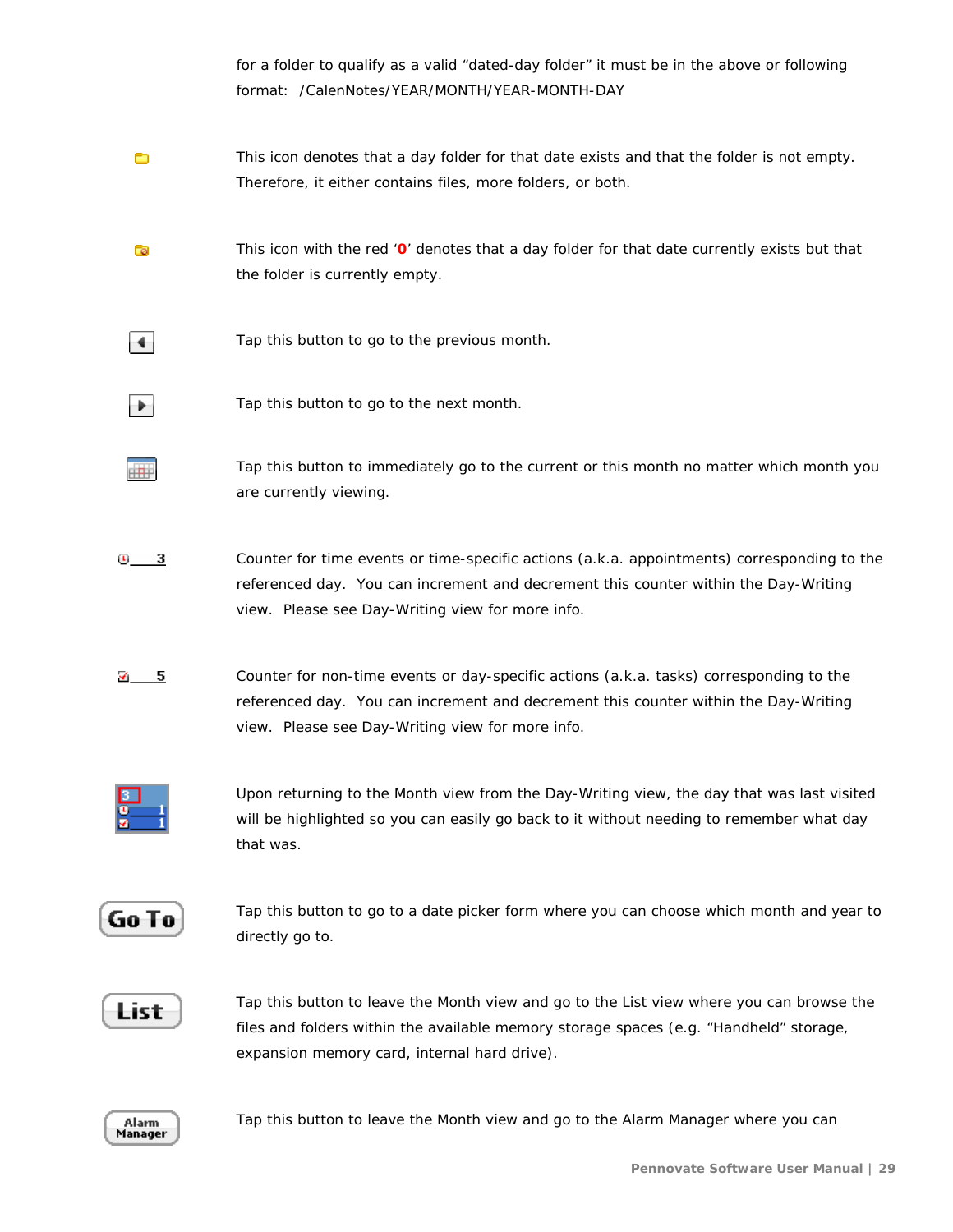browse all the existing past and future scheduled alarms.